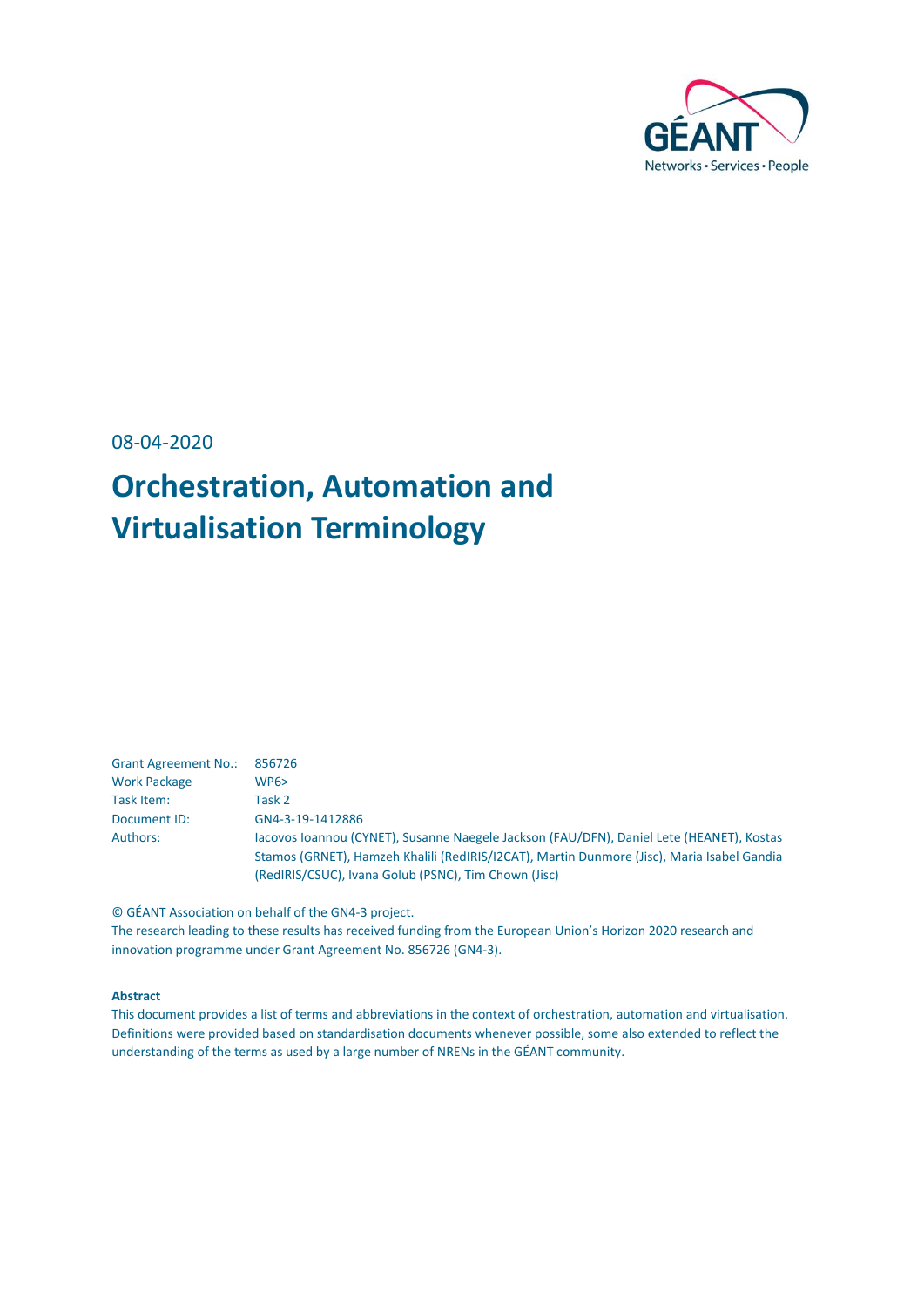

# **Table of Contents**

| <b>Executive Summary</b> |                         | 1              |
|--------------------------|-------------------------|----------------|
| $\mathbf{1}$             | Introduction            | $\overline{2}$ |
| $\overline{2}$           | <b>Term Definitions</b> | 3              |
| 3                        | Acronyms                | 14             |
| 4                        | Conclusions             | 19             |
| References               |                         | 20             |

## **Table of Tables**

| Table 2.1: Term definitions |    |
|-----------------------------|----|
| Table 2.2: Acronyms         | 18 |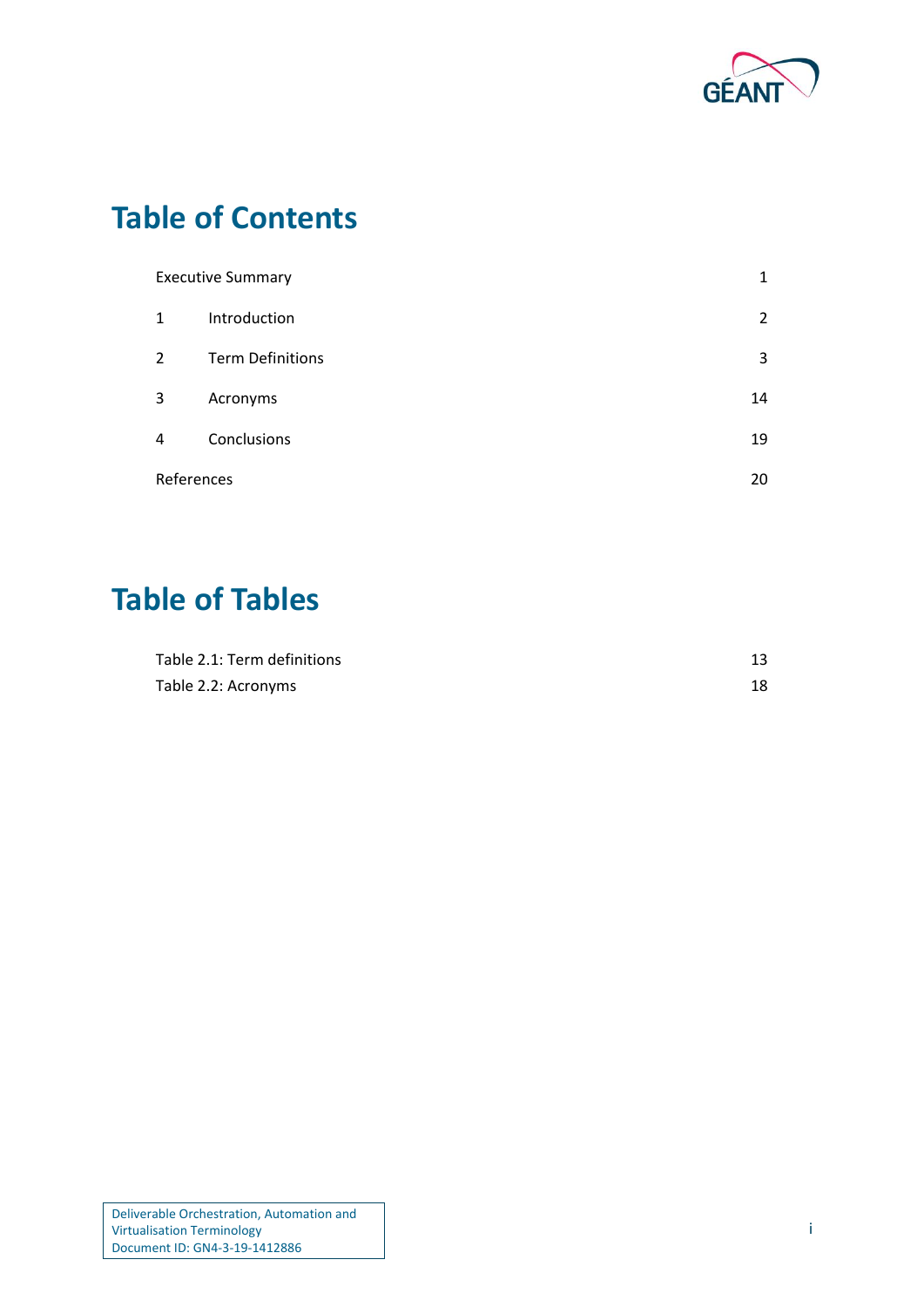

## <span id="page-2-0"></span>**Executive Summary**

It became evident during discussions at the GN4-3 Future Services Strategy Workshop that there were different usages and understanding of various terms in the context of orchestration, automation and virtualisation (OAV). As a result, a Focus Group (FG) on terminology was established within the *Network Services Evolution and Development* task (Task 2) of the *Network Technologies and Services Development* work package (WP6) to provide definitions and a common understanding of these terms, and facilitate better collaborative discussions within the GÉANT NREN community and globally. The mission of the FG became to identify a list of relevant OAV terms and acronyms, and provide short definitions for these terms. It was agreed that the definitions should be based on documents of standardisation bodies whenever possible. In all other cases the FG provided definitions based on internal discussions and surveys within the WP6-T2 consensus building team. The lifecycle of this Focus Group was set to six months for an initial investigation, while the list of terms is updated as necessary beyond this initial lifecycle. The final list of terms and abbreviations is included in this document but can also be found on the public OAV wiki [\[Wiki\]](#page-21-1).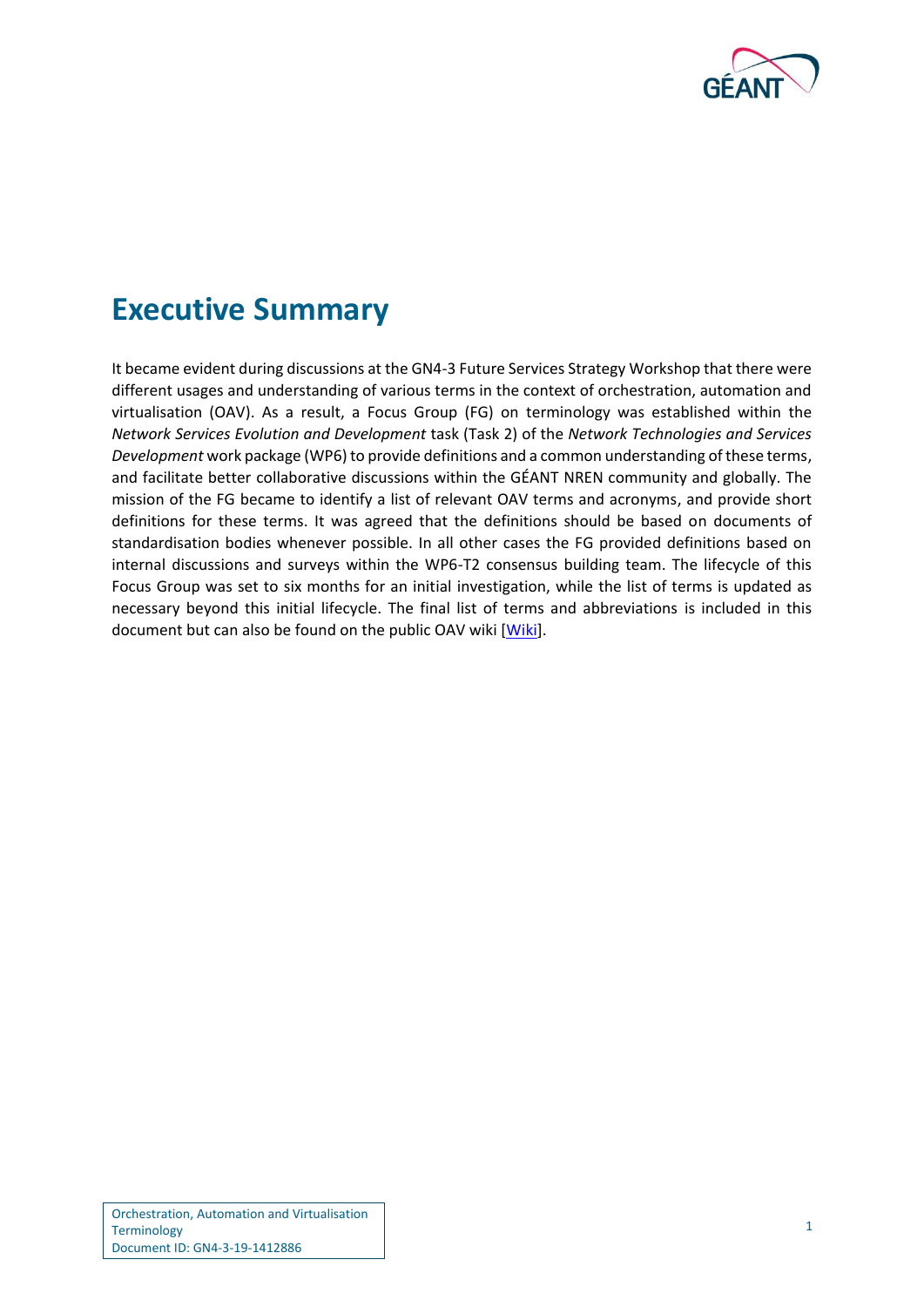

### <span id="page-3-0"></span>**<sup>1</sup> Introduction**

Orchestration, automation and virtualisation (OAV) have become key enablers for service providers to facilitate faster, agile and more efficient and economic service development, deployment and provisioning. Adopting OAV principles allows organisations to make smarter use of their resources, including physical and virtual hardware and software, facilitating their digital transformation process.

The GÉANT and NREN community have been on this path for several years. Even though organisations are at different stages of their journey, for most of them the motivation for their work originated from an organisational perspective, focusing on the improvements within their own domains. Therefore, today, most of the work known so far is single-domain and domain-specific.

The goal of this document is to achieve a common language across all the NRENS and GÉANT deliverables and to serve as terminology reference for use across the GÉANT and NREN community. Where necessary, detailed descriptions providing background for formal concise definitions are documented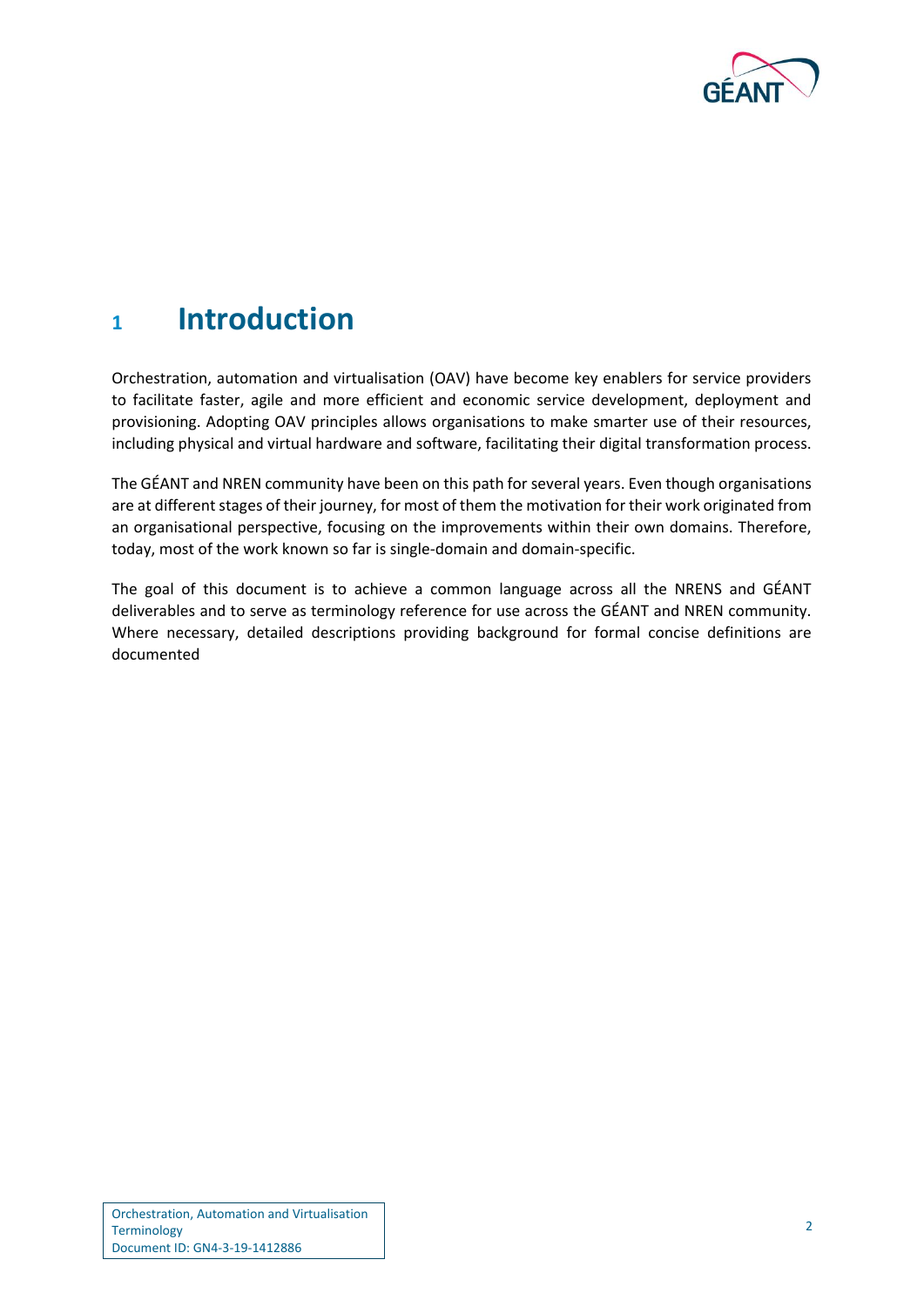

# <span id="page-4-0"></span>**<sup>2</sup> Term Definitions**

For the purposes of this document, the following terms apply (based on a number of terminology documents [\[TDocs\]](#page-21-2) and terms identified by the OAV Consensus Building Team):

| <b>OAV Terms</b>                                 | <b>Definition and Reference</b>                                                                                                                                                                                                                                                                                       |
|--------------------------------------------------|-----------------------------------------------------------------------------------------------------------------------------------------------------------------------------------------------------------------------------------------------------------------------------------------------------------------------|
| Architecture<br>component                        | An architecture component is a nontrivial, nearly independent, and replaceable<br>part of a system that fulfils a clear function in the context of a well-defined<br>architecture.                                                                                                                                    |
|                                                  | Reference(s): TM Forum Reference, TMF071 ODA Terminology, TMF071, Release<br>19.0.1, October 2019                                                                                                                                                                                                                     |
| Architecture<br>principles                       | Architecture principles define the underlying general rules and guidelines for the<br>use and deployment of all IT resources and assets across the organisational<br>network. They reflect a level of consensus among the various elements of the<br>organisation, and form the basis for making future IT decisions. |
|                                                  | Reference(s): https://pubs.opengroup.org/architecture/togaf8-<br>doc/arch/chap29.html                                                                                                                                                                                                                                 |
| API<br>(Application<br>Programming<br>Interface) | An API is a set of commands, functions, protocols, and objects that programmers<br>can use to create software or interact with an external system. Data can be<br>shared through an application program interface.                                                                                                    |
|                                                  | Reference(s): based on https://techterms.com/definition/api and<br>https://searchapparchitecture.techtarget.com/definition/application-program-<br>interface-API                                                                                                                                                      |
| Automated<br>service<br>provisioning             | Automated service provisioning is the ability to deploy an information<br>technology or telecommunications service by using pre-defined procedures that<br>are carried out electronically without requiring human intervention.                                                                                       |
|                                                  | Reference(s): multiple sources including US government documents, e.g.<br>Financial Services and General Government Appropriations for 2016 p.201<br>(https://books.google.de/books?id=h4SVIm3XaUsC&printsec=frontcover&hl=de<br><u>&amp;source=gbs_ge_summary_r&amp;cad=0#v=onepage&amp;q=201&amp;f=false)</u>       |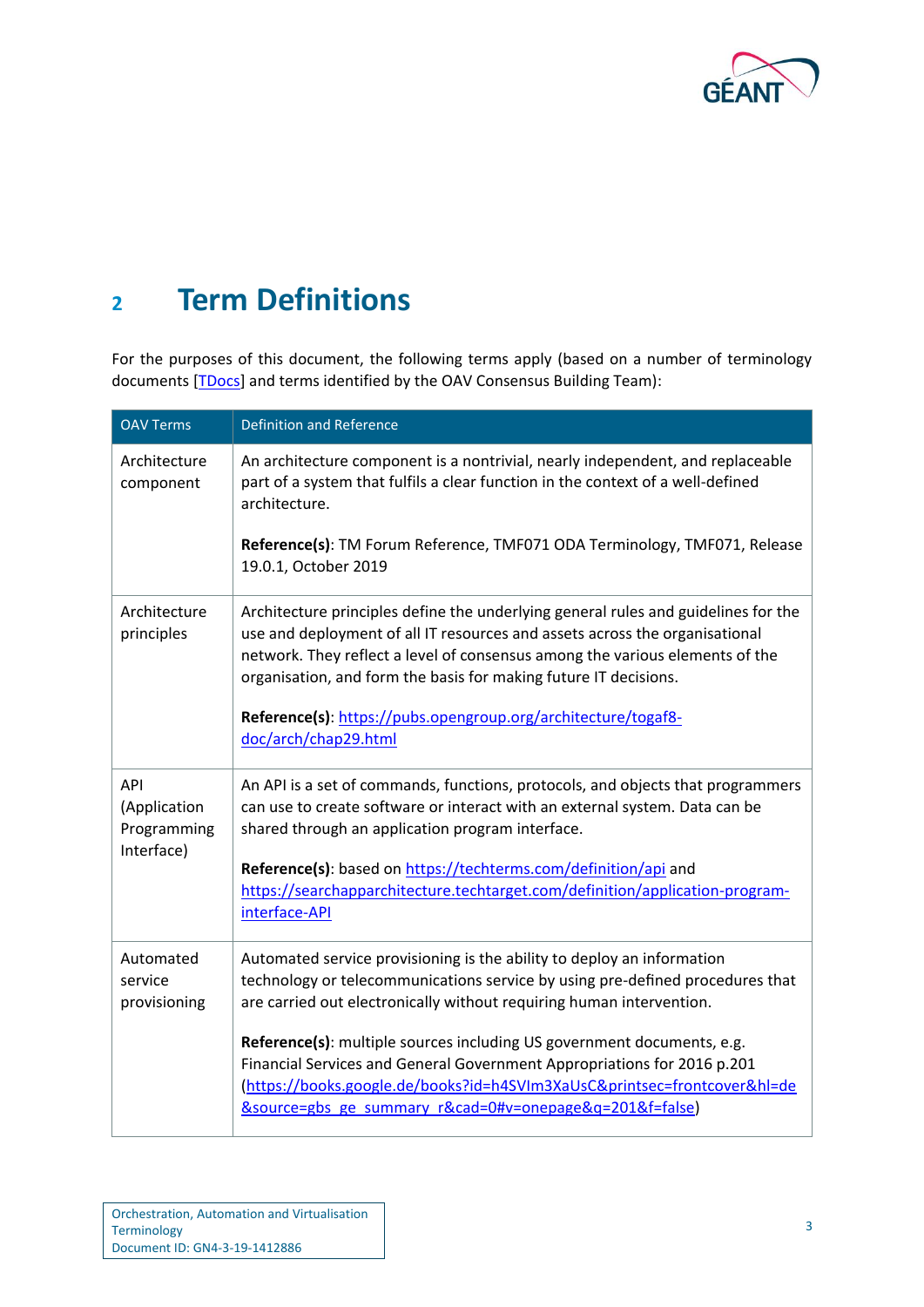

| Automation                     | Processing abstracted service objects in a repeatable manner to yield the same<br>result every time without human intervention.                                                                                                                                                                    |
|--------------------------------|----------------------------------------------------------------------------------------------------------------------------------------------------------------------------------------------------------------------------------------------------------------------------------------------------|
|                                | Reference(s): internal definition                                                                                                                                                                                                                                                                  |
| Blockchain                     | A blockchain is an expanding list of cryptographically signed, irrevocable<br>transactional records shared by all participants in a network.                                                                                                                                                       |
|                                | Reference(s): from TM Forum Reference, TMF071 ODA Terminology, TMF071,<br>Release 19.0.1, October 2019                                                                                                                                                                                             |
| Cgroups<br>(control<br>groups) | Cgroups are Linux kernel mechanisms to restrict and measure resource<br>allocations to each process group. You can use cgroups to allocate resources<br>such as CPU time, network, and memory.                                                                                                     |
|                                | Reference(s):<br>https://subscription.packtpub.com/book/application_development/9781785883<br>057/1/ch01lvl1sec15/namespaces-and-cgroups                                                                                                                                                           |
|                                |                                                                                                                                                                                                                                                                                                    |
| Cloud native<br>application    | A Cloud Native Application (CNA) refers to a type of computer software that<br>natively utilises services and infrastructure provided by cloud computing<br>providers.                                                                                                                             |
|                                | Reference(s): from TM Forum Reference, TMF071 ODA Terminology, TMF071,<br>Release 19.0.1, October 2019                                                                                                                                                                                             |
| Component                      | A component is a functionally independent part of any system. It performs some<br>function and may require some input or produce some output.                                                                                                                                                      |
|                                | Reference(s): https://www.techopedia.com/definition/3217/component                                                                                                                                                                                                                                 |
| Composite<br>service           | A composite service is an assembly of one or more elements into an end to end<br>service. It may be recursive, i.e. a composite service may become a component<br>of yet another service.                                                                                                          |
|                                | Reference(s): based on TM Forum Reference, TMF071 ODA Terminology,<br>TMF071, Release 19.0.1, October 2019 and TR274 DSRA Guide R17.5 Reference<br>R <sub>02</sub>                                                                                                                                 |
| Control plane                  | The control plane is responsible for processing a number of different control<br>protocols that may affect the forwarding table, depending on the configuration<br>and type of network device. These control protocols are jointly responsible for<br>managing the active topology of the network. |
|                                | Reference(s): Software Defined Networks, A Comprehensive Approach, Paul<br>Göransson, Chuck Black Morgan Kaufmann, 2014                                                                                                                                                                            |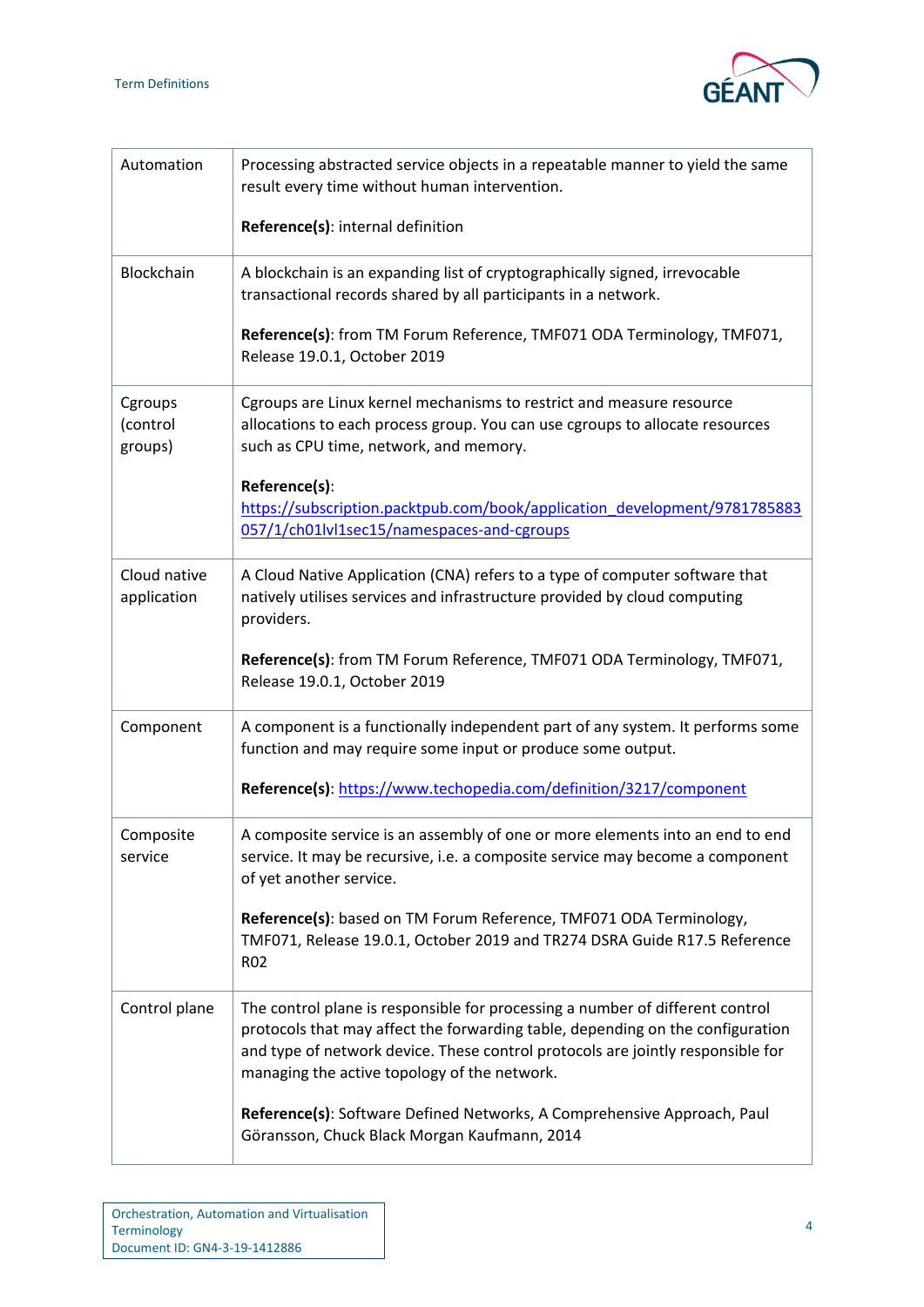

| Cross-domain<br>data services        | Data services that are delivered across multiple administrative, information or<br>technological domains that allow data sharing among authorised consumers in<br>different domains.                                                                                                                                                                 |
|--------------------------------------|------------------------------------------------------------------------------------------------------------------------------------------------------------------------------------------------------------------------------------------------------------------------------------------------------------------------------------------------------|
|                                      | Reference(s): internal definition based on ETSI GS ZSM 007 V1.1.1 (2019-08):<br>Zero-touch network and Service Management (ZSM); Terminology for concepts<br>in ZSM                                                                                                                                                                                  |
|                                      | (https://www.etsi.org/deliver/etsi_gs/ZSM/001_099/007/01.01.01_60/gs_ZSM0<br>07v010101p.pdf)                                                                                                                                                                                                                                                         |
| Data center<br>interconnect<br>(DCI) | A segment of the networking market that focuses on the technology used to link<br>two or more data centres so the facilities can share resources.                                                                                                                                                                                                    |
|                                      | Reference(s): https://searchnetworking.techtarget.com/definition/data-center-<br>interconnect                                                                                                                                                                                                                                                        |
| Data plane                           | The data plane (sometimes known as the user plane, forwarding plane, carrier<br>plane or bearer plane) is the part of a network device that carries user traffic<br>from one interface to another.                                                                                                                                                   |
|                                      | Reference(s): based on<br>https://searchnetworking.techtarget.com/definition/data-plane-DP                                                                                                                                                                                                                                                           |
| Decoupling                           | An approach (in electronics, software, etc.) where the constituent components<br>of a system can be produced, sourced and interchanged independently of the<br>other.                                                                                                                                                                                |
|                                      | Reference(s): Internal based on TM Forum Reference, TMF071 ODA<br>Terminology, TMF071, Release 19.0.1, October 2019 and TOGAF 9.2 Reference<br>R <sub>16</sub>                                                                                                                                                                                       |
| Domain                               | A collection of network infrastructure under the administrative control of the<br>same organisation.                                                                                                                                                                                                                                                 |
|                                      | Reference(s): internal definition based on ITU-T Y.110 TELECOMMUNICATION<br>STANDARDIZATION SECTOR OF ITU (06/98); SERIES Y: GLOBAL INFORMATION<br>INFRASTRUCTURE; General Global Information Infrastructure principles and<br>framework architecture (https://www.itu.int/rec/dologin_pub.asp?lang=e&id=T-<br>REC-Y.110-199806-I!!PDF-E&type=items) |
| Federated<br>orchestration           | Service orchestration, performed by multiple autonomous management<br>domains, to effectively allow services to span across several providers.                                                                                                                                                                                                       |
|                                      | Reference(s): internal definition based on https://e-<br>archivo.uc3m.es/bitstream/handle/10016/27125/service WCNCW 2018 ps.pdf<br>?sequence=1, ETSI GS ZSM 007 V1.1.1 (2019-08): Zero-touch network and<br>Service Management (ZSM); Terminology for concepts in ZSM<br>(https://www.etsi.org/deliver/e                                             |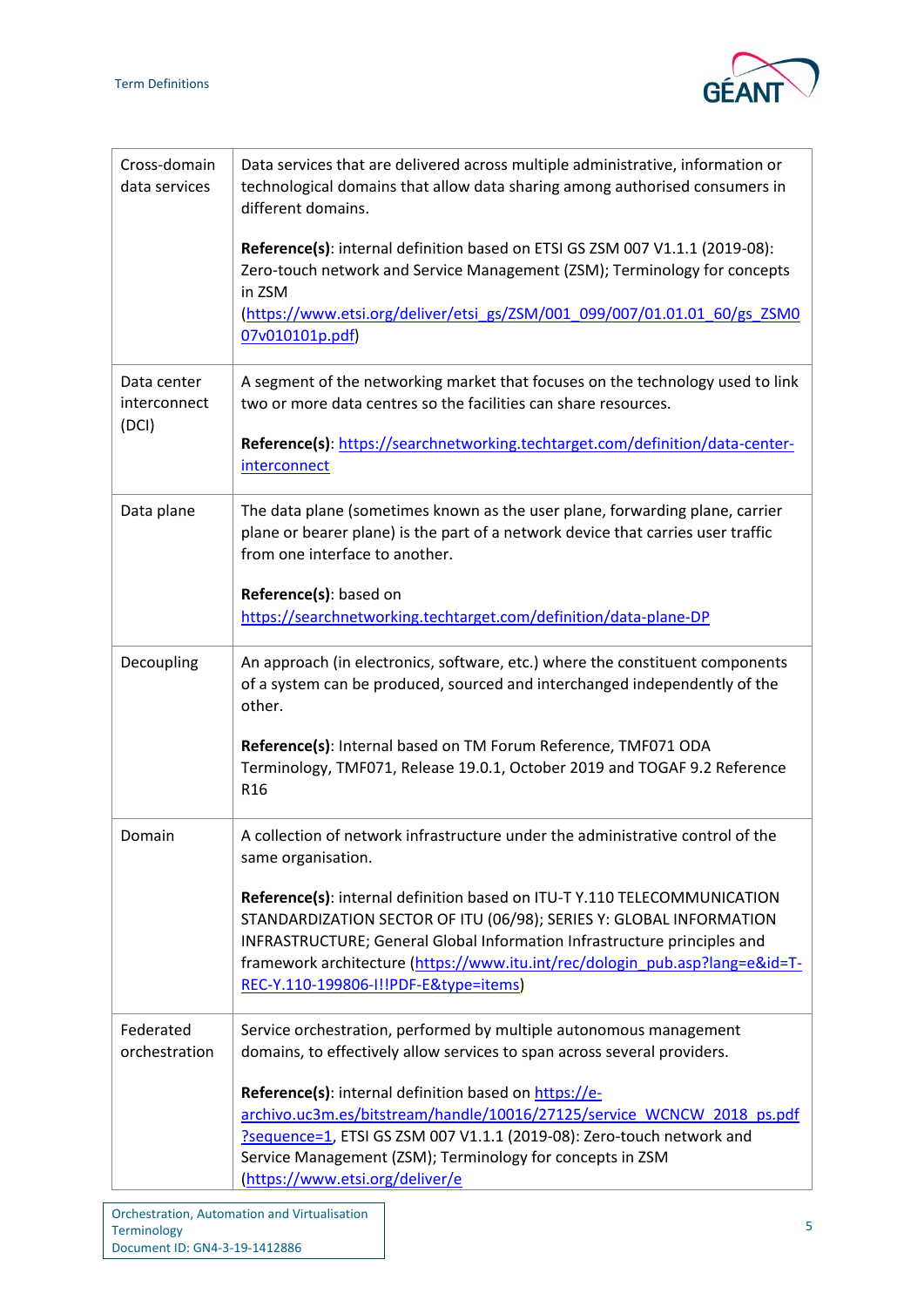

|                                     | tsi gs/ZSM/001 099/007/01.01.01 60/gs ZSM007v010101p.pdf) and<br>https://www.researchgate.net/publication/318473608 Orchestration of Netw<br>ork Services across multiple operators The 5G Exchange prototype                                                                                                                                                                                                  |
|-------------------------------------|----------------------------------------------------------------------------------------------------------------------------------------------------------------------------------------------------------------------------------------------------------------------------------------------------------------------------------------------------------------------------------------------------------------|
| Functional<br>block                 | A self-contained unit in an overall system that performs a specific function or<br>task.                                                                                                                                                                                                                                                                                                                       |
|                                     | Reference(s): Internal based on TM Forum Reference, TMF071 ODA<br>Terminology, TMF071, Release 19.0.1, October 2019 and ETSI Network Functions<br>Virtualisation (NFV); Infrastructure; Methodology to describe Interfaces and<br><b>Abstractions Reference R08</b>                                                                                                                                            |
| Hierarchical<br>orchestration       | Orchestration decomposed into one or more hierarchical interactions where<br>parts of the service are delegated to a subordinate orchestrator.                                                                                                                                                                                                                                                                 |
|                                     | Reference(s): ETSI GS ZSM 007 V1.1.1 (2019-08): Zero-touch network and<br>Service Management (ZSM); Terminology for concepts in ZSM<br>(https://www.etsi.org/deliver/etsi_gs/ZSM/001_099/007/01.01.01_60/gs_ZSM0<br>07v010101p.pdf)                                                                                                                                                                            |
| Intent-based<br>policy /<br>network | Technology incorporating artificial intelligence (AI) and machine learning to<br>automate administrative tasks across a network.                                                                                                                                                                                                                                                                               |
|                                     | Reference(s): based on TM Forum Reference, TMF071 ODA Terminology,<br>TMF071, Release 19.0.1, October 2019                                                                                                                                                                                                                                                                                                     |
| Management                          | The processes for fulfilment, assurance, and billing of services, network<br>functions, and resources in both physical and virtual infrastructure including<br>compute, storage, and network resources.                                                                                                                                                                                                        |
|                                     | Reference(s): based on ITU-T Y.3100 TELECOMMUNICATION STANDARDIZATION<br>SECTOR OF ITU (09/2017); SERIES Y: GLOBAL INFORMATION INFRASTRUCTURE,<br>INTERNET PROTOCOL ASPECTS, NEXT-GENERATION NETWORKS, INTERNET OF<br>THINGS AND SMART CITIES; Future networks: Terms and definitions for IMT-<br>2020 network (https://www.itu.int/rec/dologin_pub.asp?lang=e&id=T-REC-<br>Y.3100-201709-I!!PDF-E&type=items) |
| Management<br>API                   | A software interface that allows the performing of all management operations<br>before, during and after the use of a service.                                                                                                                                                                                                                                                                                 |
|                                     | Reference(s): based on TM Forum Reference, TMF071 ODA Terminology,<br>TMF071, Release 19.0.1, October 2019                                                                                                                                                                                                                                                                                                     |
| Management<br>domain                | A collection of physical or functional elements under the control of an entity<br>(e.g. organisation, NREN), that provide the fulfilment, assurance, and billing of<br>services, network functions, and resources in both physical and virtual<br>infrastructures.                                                                                                                                             |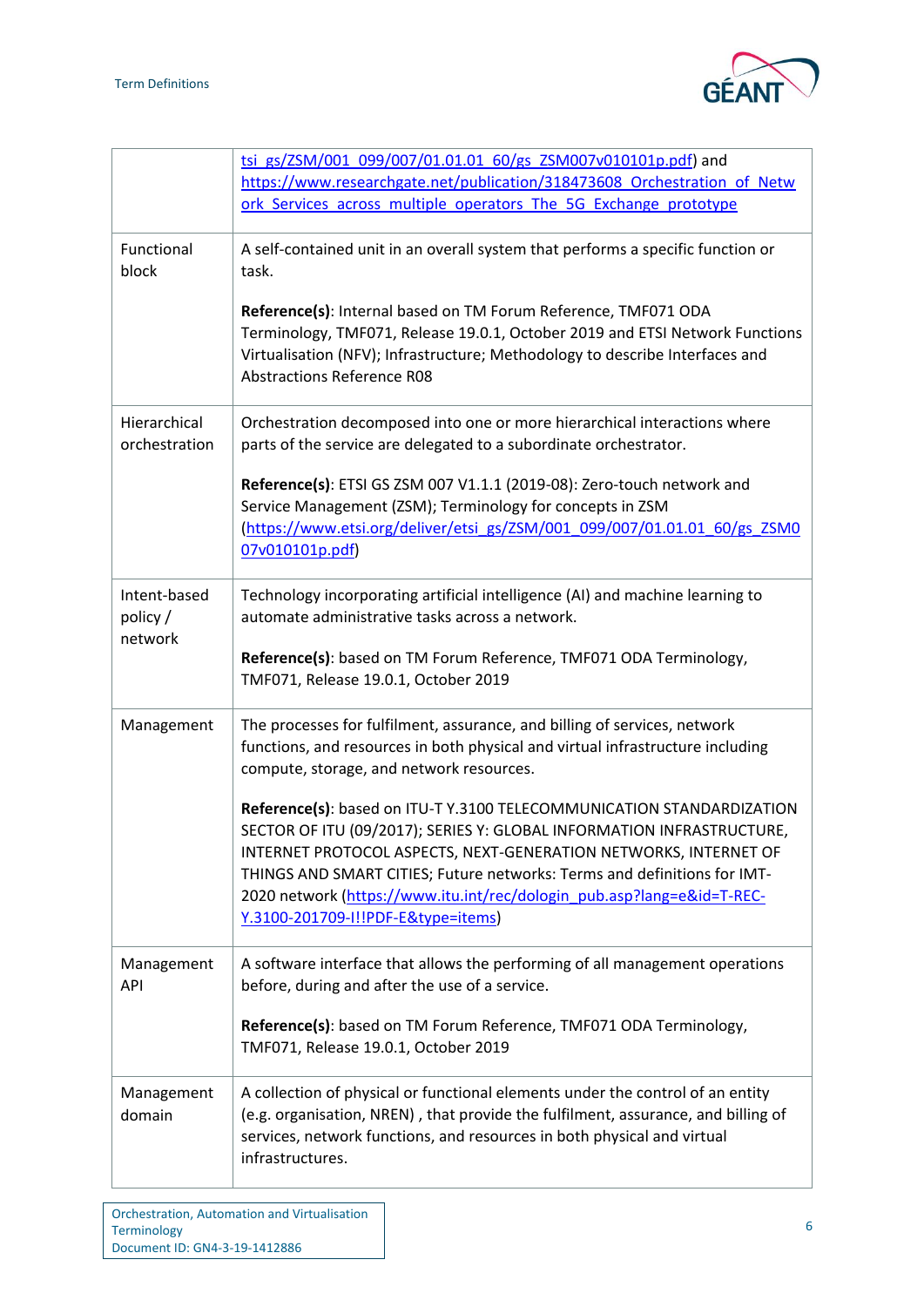

|                          | Reference(s): internal definition based on ITU-T Y.3100 TELECOMMUNICATION<br>STANDARDIZATION SECTOR OF ITU (09/2017); SERIES Y: GLOBAL INFORMATION<br>INFRASTRUCTURE, INTERNET PROTOCOL ASPECTS, NEXT-GENERATION<br>NETWORKS, INTERNET OF THINGS AND SMART CITIES; Future networks: Terms<br>and definitions for IMT-2020 network<br>(https://www.itu.int/rec/dologin_pub.asp?lang=e&id=T-REC-Y.3100-201709-                                                                  |
|--------------------------|-------------------------------------------------------------------------------------------------------------------------------------------------------------------------------------------------------------------------------------------------------------------------------------------------------------------------------------------------------------------------------------------------------------------------------------------------------------------------------|
|                          | I!!PDF-E&type=items) and ITU-T Y.110 TELECOMMUNICATION<br>STANDARDIZATION SECTOR OF ITU (06/98); SERIES Y: GLOBAL INFORMATION<br>INFRASTRUCTURE; General Global Information Infrastructure principles and<br>framework architecture (https://www.itu.int/rec/dologin_pub.asp?lang=e&id=T-<br>REC-Y.110-199806-I!!PDF-E&type=items)                                                                                                                                            |
|                          |                                                                                                                                                                                                                                                                                                                                                                                                                                                                               |
| Microservices            | An approach to software architecture that builds a large, complex application<br>from multiple small components that each perform a single function, such as<br>authentication, notification, or payment processing. Each microservice is a<br>distinct unit within the software architecture, with its own code base,<br>infrastructure, and database. The microservices work together, communicating<br>through web APIs or messaging queues to respond to incoming events. |
|                          | Reference(s): https://www.nginx.com/learn/microservices/                                                                                                                                                                                                                                                                                                                                                                                                                      |
| Network<br>automation    | The process of automating the configuration, management, testing, deployment,<br>and operations of physical and virtual devices within a network.                                                                                                                                                                                                                                                                                                                             |
|                          | Reference(s):                                                                                                                                                                                                                                                                                                                                                                                                                                                                 |
|                          | https://www.juniper.net/us/en/products-services/whatis/network-automation/                                                                                                                                                                                                                                                                                                                                                                                                    |
|                          | https://www.cisco.com/c/en/us/solutions/automation/networkautomation.htm<br>Ī                                                                                                                                                                                                                                                                                                                                                                                                 |
|                          | https://www.netsync.com/practices/service-provider/networkautomation/                                                                                                                                                                                                                                                                                                                                                                                                         |
| Network<br>controller    | A functional block that centralises some or all of the control and management<br>functionality of a network domain, and may provide an abstract view of its<br>domain to other functional blocks via well-defined interfaces.                                                                                                                                                                                                                                                 |
|                          | Reference(s): ETSI GS NFV 003 V1.4.1 (2018-08), Network Functions<br>Virtualisation (NFV); Terminology for Main Concepts in NFV<br>(https://www.etsi.org/deliver/etsi_gs/NFV/001_099/003/01.04.01_60/gs_nfv00<br>3v010401p.pdf)                                                                                                                                                                                                                                               |
| Network<br>function (NF) | A functional building block within a network infrastructure, which has well-<br>defined external interfaces and functional behaviour.                                                                                                                                                                                                                                                                                                                                         |
|                          | Reference(s): ETSI GS ZSM 007 V1.1.1 (2019-08): Zero-touch network and<br>Service Management (ZSM); Terminology for concepts in ZSM                                                                                                                                                                                                                                                                                                                                           |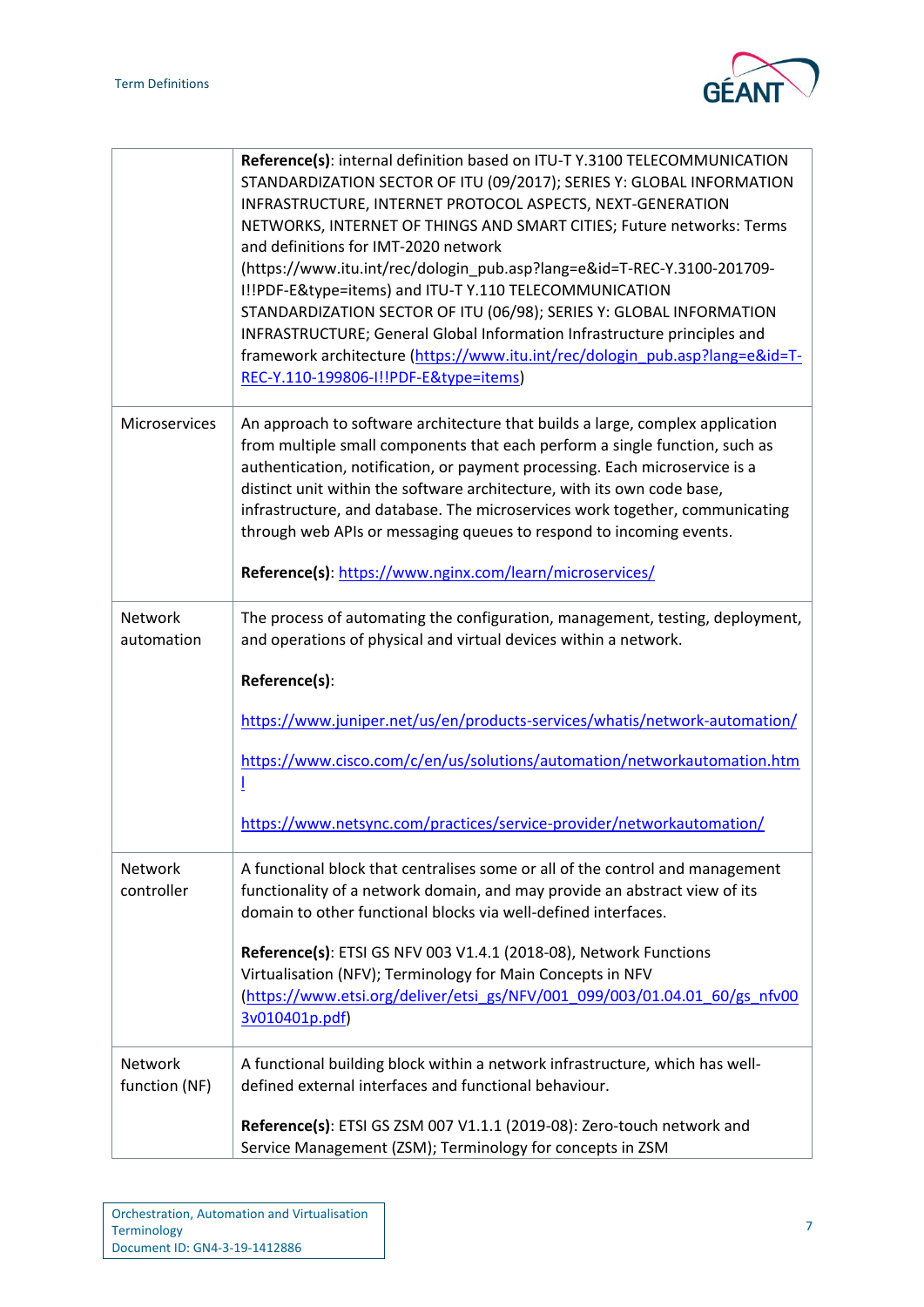

|                                                | (https://www.etsi.org/deliver/etsi_gs/ZSM/001_099/007/01.01.01_60/gs_ZSM0<br>07v010101p.pdf)                                                                                                                                                                                                                                                                                               |
|------------------------------------------------|--------------------------------------------------------------------------------------------------------------------------------------------------------------------------------------------------------------------------------------------------------------------------------------------------------------------------------------------------------------------------------------------|
| Network<br>function<br>disaggregation<br>(NFD) | Defines the evolution of switching and routing appliances from proprietary,<br>closed hardware and software sourced from a single vendor, towards totally<br>decoupled, open components which are combined to form a complete switching<br>and routing device.<br>Reference(s): https://www.metaswitch.com/knowledge-center/reference/what-                                                |
|                                                | is-network-function-disaggregation-nfd                                                                                                                                                                                                                                                                                                                                                     |
| Network<br>namespaces                          | A virtualisation mechanism (a virtualised networking stack) which provides<br>abstraction and virtualisation of network protocol services and interfaces. Each<br>network namespace has its own network device instances that can be<br>configured with individual network addresses.                                                                                                      |
|                                                | Reference(s): internal definition based on<br>https://subscription.packtpub.com/book/application_development/9781785883<br>057/1/ch01lvl1sec15/namespaces-and-cgroups                                                                                                                                                                                                                      |
| Network<br>orchestration                       | The execution of the operational and functional processes involved in designing,<br>creating, and delivering an end-to-end service. It uses network automation to<br>provide services through the use of applications that drive the network. An<br>orchestrator functions to arrange and organise the various components involved<br>in delivering a network service.                     |
|                                                | Reference(s): internal definition based on Ciena,<br>https://www.ciena.com/insights/what-is/what-is-service-orchestration.html                                                                                                                                                                                                                                                             |
| Network<br>resource                            | Physical or logical network component of hardware, software or data in the<br>data, control or management planes within an organisation's infrastructure.                                                                                                                                                                                                                                  |
|                                                | Reference(s): internal definition                                                                                                                                                                                                                                                                                                                                                          |
| Network<br>service                             | A collection of network functions with a well specified behaviour (e.g. content<br>delivery networks (CDNs) and IP multimedia subsystem (IMS)).                                                                                                                                                                                                                                            |
|                                                | Reference(s): internal definition based on ITU-T - REC-Y.3515-201707: SERIES Y:<br>GLOBAL INFORMATION INFRASTRUCTURE, INTERNET PROTOCOL ASPECTS,<br>NEXT-GENERATION NETWORKS, INTERNET OF THINGS AND SMART CITIES, Cloud<br>Computing - Functional architecture of Network as a Service<br>(https://www.itu.int/rec/dologin_pub.asp?lang=e&id=T-REC-Y.3515-201707-<br>I!!PDF-E&type=items) |
| Network<br>slicing                             | A specific form of virtualisation that allows multiple logical networks to run on<br>top of a shared physical network infrastructure. The intent of network slicing is<br>to be able to partition the physical network at an end-to-end level to allow                                                                                                                                     |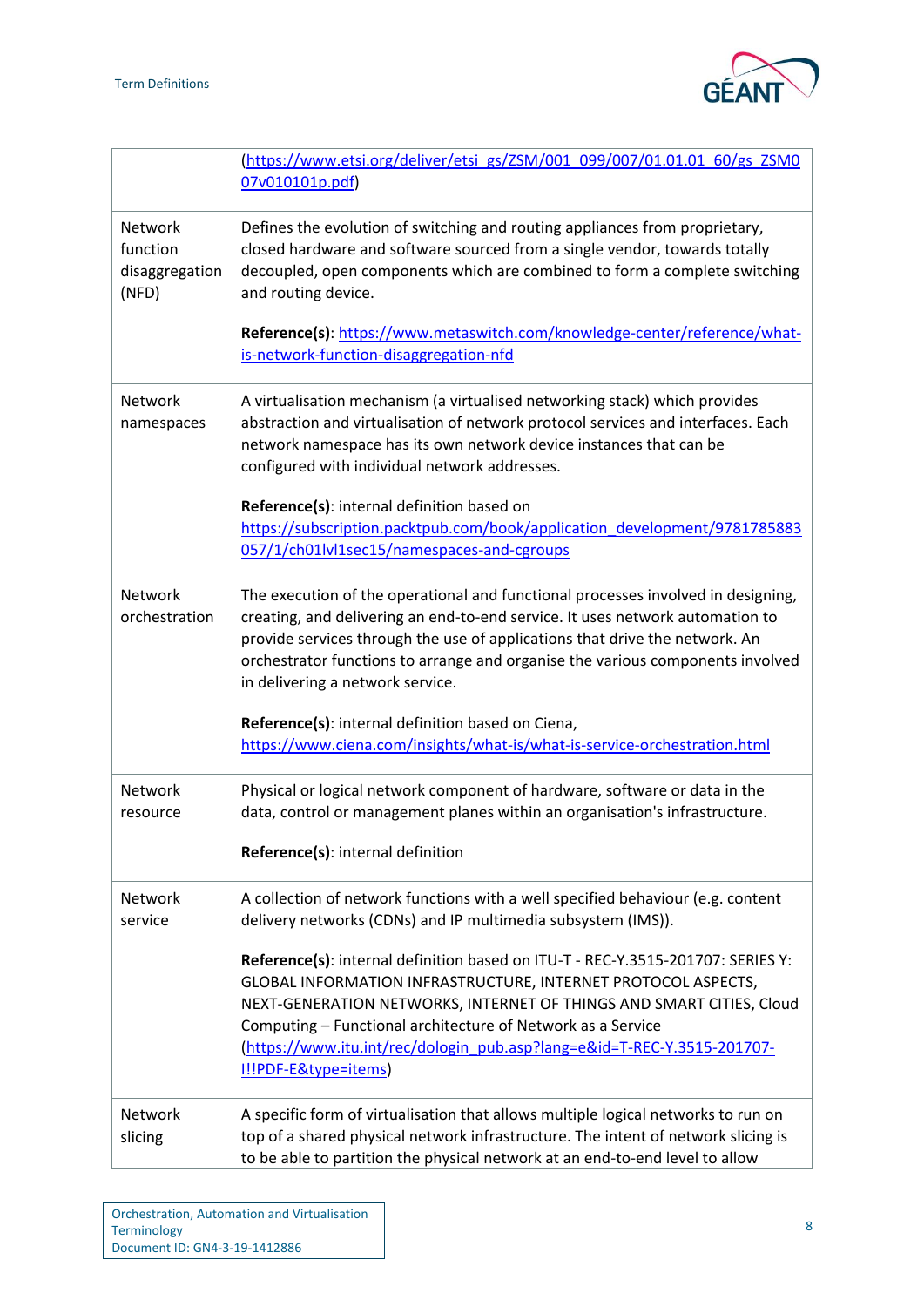

|                                        | optimum grouping of traffic, isolation from other tenants, and configuring of<br>resources at a micro level.                                                                                                                                                                                                                                                                                                                                                                                                                                                                                                  |
|----------------------------------------|---------------------------------------------------------------------------------------------------------------------------------------------------------------------------------------------------------------------------------------------------------------------------------------------------------------------------------------------------------------------------------------------------------------------------------------------------------------------------------------------------------------------------------------------------------------------------------------------------------------|
|                                        | Reference(s): https://www.idginsiderpro.com/article/3231244/what-is-the-<br>difference-between-network-slicing-and-quality-of-service.html                                                                                                                                                                                                                                                                                                                                                                                                                                                                    |
| Network slice<br>instance              | A network slice instance is a set of Network Function instances and the required<br>resources (e.g., compute, storage and networking resources) which form a<br>deployed Network Slice.                                                                                                                                                                                                                                                                                                                                                                                                                       |
|                                        | Reference(s): based on TM Forum Reference, TMF071 ODA Terminology,<br>TMF071, Release 19.0.1, October 2019 and 3GPP TS 23.501.                                                                                                                                                                                                                                                                                                                                                                                                                                                                                |
| <b>NFV</b>                             | Network Function Virtualisation (NFV) is a network architecture concept that<br>uses virtualisation to classify entire classes of network node functions into<br>building blocks that may connect or chain together to create communication<br>services. More specifically, it is the deployment of software implementations of<br>traditional network functions (e.g., load balancers, firewalls, office<br>switches/routers) on virtualised infrastructure rather than on function-specific<br>specialised hardware devices.<br>Reference(s): based on Dijiang Huang, Huijun Wu, in Mobile Cloud Computing, |
|                                        | 2018, (https://www.sciencedirect.com/topics/computer-science/network-<br>function-virtualization)                                                                                                                                                                                                                                                                                                                                                                                                                                                                                                             |
| NFV-MANO                               | Network Function Virtualisation Management and Orchestration (NFV-MANO) is<br>a key element of the ETSI network function virtualisation (NFV) architecture.<br>MANO is an architectural framework that coordinates network resources for<br>cloud-based applications and the lifecycle management of virtual network<br>functions (VNFs) and network services. As such, it is crucial for ensuring rapid,<br>reliable NFV deployments at scale. MANO includes the following components:<br>the NFV orchestrator (NFVO), the VNF manager (VNFM), and the virtual<br>infrastructure manager (VIM).              |
|                                        | Reference(s): https://www.adva.com/en/products/technology/what-is-nfv-<br>mano                                                                                                                                                                                                                                                                                                                                                                                                                                                                                                                                |
| NFV-MANO<br>Architectural<br>Framework | Network Functions Virtualisation Management and Orchestration (NFV-MANO)<br>Architectural Framework is a collection of all functional blocks (including those in<br>the NFV-MANO category and others that interwork with NFV-MANO), data<br>repositories used by these functional blocks, and reference points and interfaces<br>through which these functional blocks exchange information to manage and<br>orchestrate NFV.                                                                                                                                                                                 |
|                                        | Reference(s): ETSI GS NFV 003 V1.4.1 (2018-08), Network Functions<br>Virtualisation (NFV); Terminology for Main Concepts in NFV                                                                                                                                                                                                                                                                                                                                                                                                                                                                               |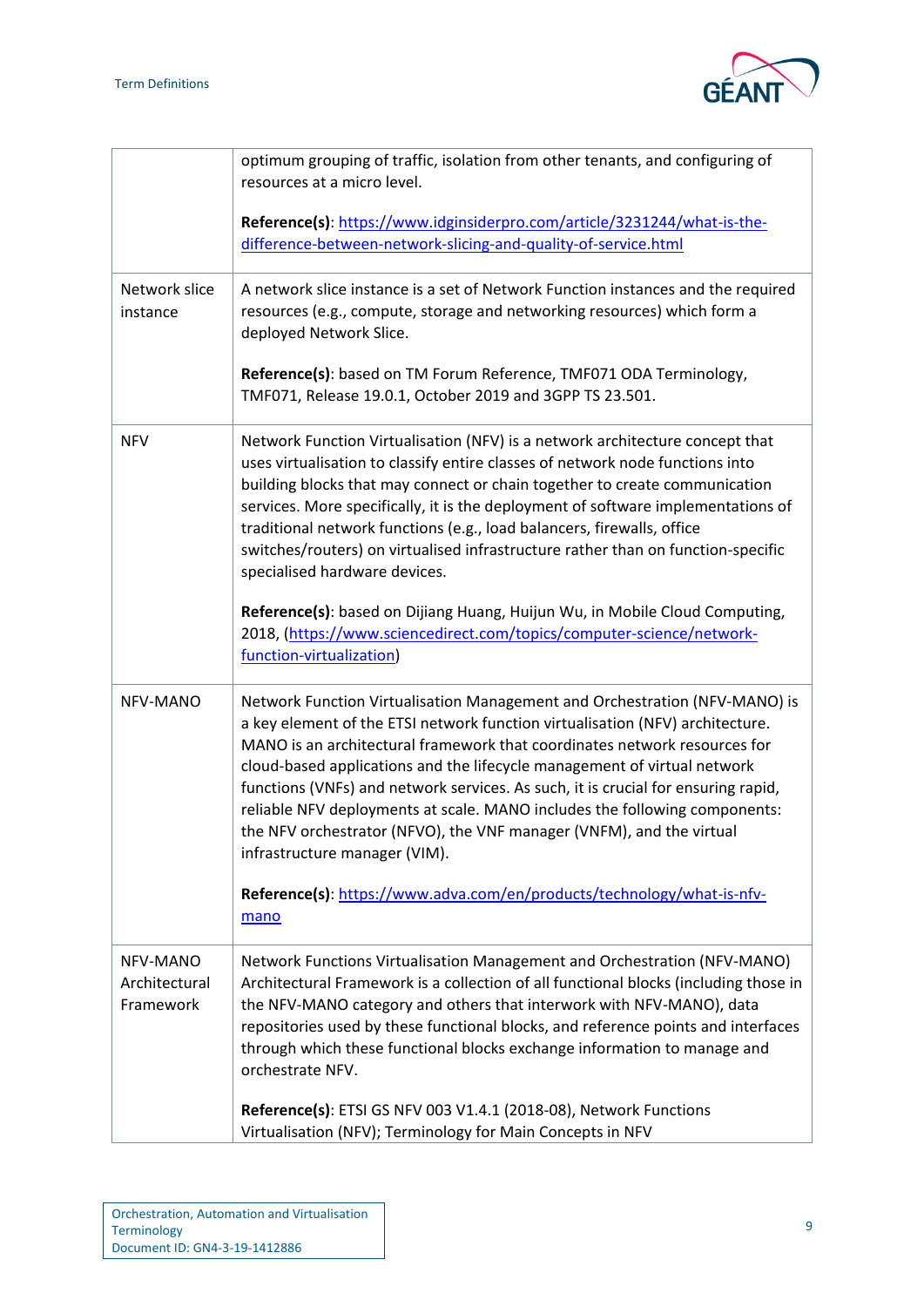

|                                  | (https://www.etsi.org/deliver/etsi_gs/NFV/001_099/003/01.04.01_60/gs_nfv00<br>3v010401p.pdf)                                                                                                                                                                                                                                                          |
|----------------------------------|-------------------------------------------------------------------------------------------------------------------------------------------------------------------------------------------------------------------------------------------------------------------------------------------------------------------------------------------------------|
| <b>NFVO</b>                      | Network Functions Virtualisation Orchestrator (NFVO) is a functional block that<br>manages the Network Service (NS) lifecycle and coordinates the management of<br>NS lifecycle, VNF lifecycle (supported by the VNFM) and NFVI resources<br>(supported by the VIM) to ensure an optimised allocation of the necessary<br>resources and connectivity. |
|                                  | Reference(s): ETSI GS NFV 003 V1.4.1 (2018-08), Network Functions<br>Virtualisation (NFV); Terminology for Main Concepts in NFV<br>(https://www.etsi.org/deliver/etsi_gs/NFV/001_099/003/01.04.01_60/gs_nfv00<br>3v010401p.pdf)                                                                                                                       |
| OpenFlow<br>protocol             | A protocol defined by the OpenFlow Switch Specification that allows separation<br>of the network control plane by providing programmable access to the<br>forwarding plane.                                                                                                                                                                           |
|                                  | Reference(s): internal definition based on OpenFlow Switch Specification - Open<br>Networking Foundation https://www.opennetworking.org/wp-<br>content/uploads/2014/10/openflow-switch-v1.5.1.pdf and<br>https://www.opennetworking.org/sdn-definition/?nab=1                                                                                         |
| OpenFlow<br>(standard)           | An open standard that enables you to control traffic and run experimental<br>protocols in an existing network by using a remote controller. The OpenFlow<br>components consist of a controller, an OpenFlow or OpenFlow-enabled switch,<br>and the OpenFlow protocol.                                                                                 |
|                                  | Reference(s):<br>https://www.juniper.net/documentation/en US/junos/topics/concept/junos-<br>sdn-openflow-support-overview.html                                                                                                                                                                                                                        |
| OpenStack                        | Open source software for creating private and public clouds. OpenStack<br>software can control large pools of compute, storage, and networking resources<br>throughout a data centre, managed through a dashboard or via the OpenStack<br>API.                                                                                                        |
|                                  | Reference(s): https://www.openstack.org/                                                                                                                                                                                                                                                                                                              |
| Open virtual<br>network<br>(OVN) | An Open vSwitch-based software-defined networking (SDN) solution for<br>supplying network services to instances.                                                                                                                                                                                                                                      |
|                                  | Reference(s): https://access.redhat.com/documentation/en-<br>us/red hat openstack platform/13/html/networking with open virtual netw<br>ork/open virtual network ovn                                                                                                                                                                                  |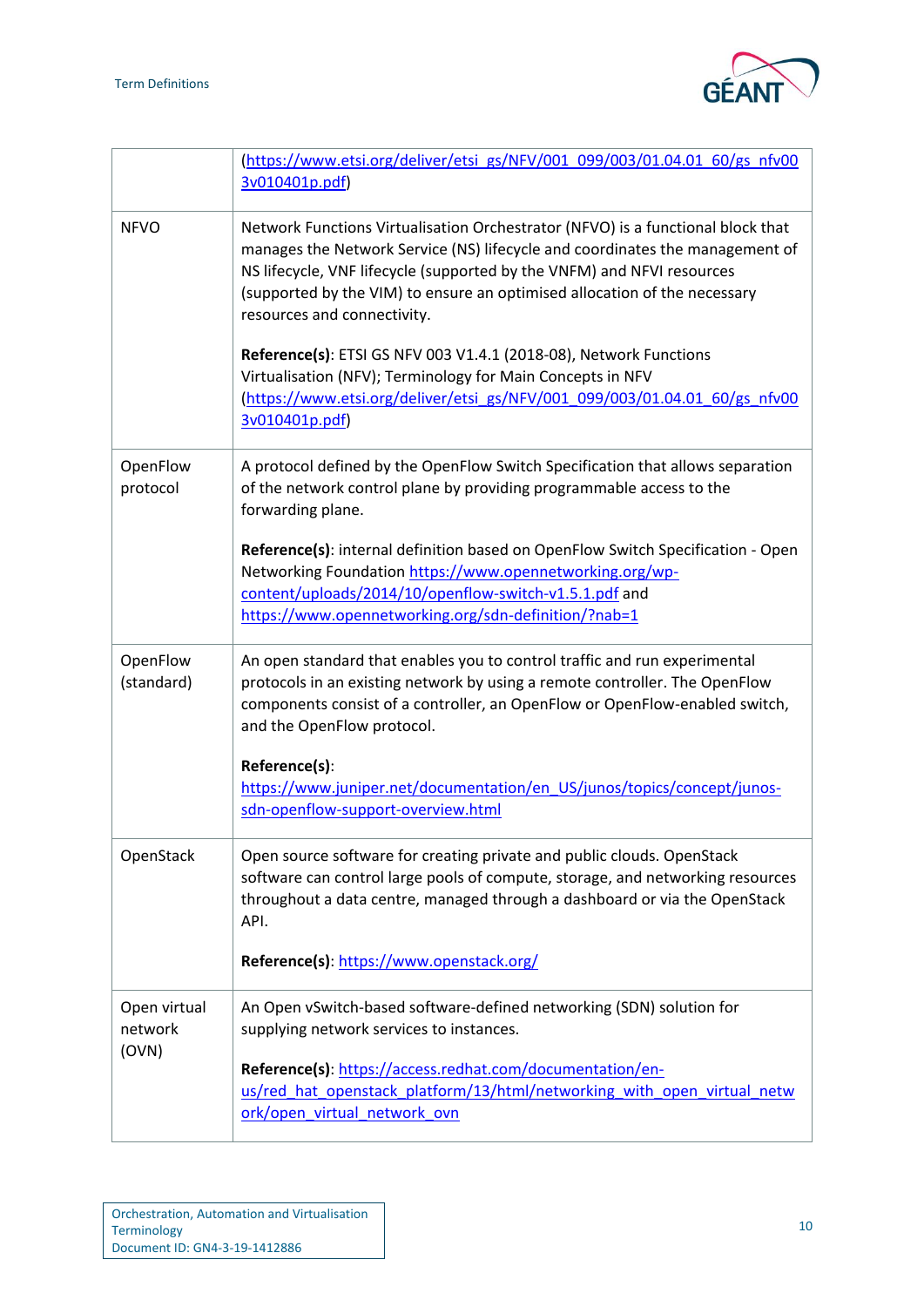

| Open vSwitch<br>(OVS)   | Open source multilayer virtual switch that supports standard interfaces and<br>protocols.                                                                                                                                                                                                                                                                          |
|-------------------------|--------------------------------------------------------------------------------------------------------------------------------------------------------------------------------------------------------------------------------------------------------------------------------------------------------------------------------------------------------------------|
|                         | Reference(s): based on https://www.openvswitch.org/                                                                                                                                                                                                                                                                                                                |
| Operational<br>Domain   | Scope of management delineated by an administrative and technological<br>boundary.                                                                                                                                                                                                                                                                                 |
|                         | Reference(s): based on TM Forum Reference, TMF071 ODA Terminology,<br>TMF071, Release 19.0.1, October 2019                                                                                                                                                                                                                                                         |
| Orchestration<br>(ONAP) | The arrangement, sequencing and automated implementation of tasks, rules and<br>policies to coordinate logical and physical resources in order to meet a customer<br>or on-demand request to create, modify or remove network or service<br>resources.                                                                                                             |
|                         | Reference(s): TM Forum Technical Specification, Terminology for Zero-touch<br>Orchestration, Operations and Management, TMF071, Release 17.0.1,<br>November 2017, version 0.4.1, IPR Mode R AND (synonyms for the system<br>performing the function: manager, coordinator)                                                                                         |
| Resource slice          | A grouping of physical or virtual (network, compute, storage) resources. A<br>resource slice could be one of the components of Network Slice, however, on its<br>own it does not fully represent a Network Slice.                                                                                                                                                  |
|                         | Reference(s): https://tools.ietf.org/id/draft-geng-netslices-architecture-<br>01.html#rfc.section.1.2                                                                                                                                                                                                                                                              |
| SDN                     | A programmable network approach that supports the separation of control and<br>forwarding planes via standardised interfaces.                                                                                                                                                                                                                                      |
|                         | Reference(s): IRTF, RFC 7426: Software-Defined Networking (SDN): Layers and<br>Architecture Terminology, January 2015, https://tools.ietf.org/html/rfc7426                                                                                                                                                                                                         |
| Self-<br>configuration  | A process by which computer systems or networks automatically adapt their<br>own configuration of components without direct human intervention.                                                                                                                                                                                                                    |
|                         | Reference(s): based on https://www.igi-global.com/dictionary/aspect-oriented-<br>self-configuring-p2p/26200 (retrieved Nov. 11, 2019) and ETSI GS ZSM 007<br>V1.1.1 (2019-08): Zero-touch network and Service Management (ZSM);<br>Terminology for concepts in ZSM<br>(https://www.etsi.org/deliver/etsi_gs/ZSM/001_099/007/01.01.01_60/gs_ZSM0<br>07v010101p.pdf) |
| Service access<br>point | A type of Resource Function (RF) that handles access into and out of another RF,<br>such as an application RF or virtualised appliance RF.                                                                                                                                                                                                                         |

 $\overline{\phantom{a}}$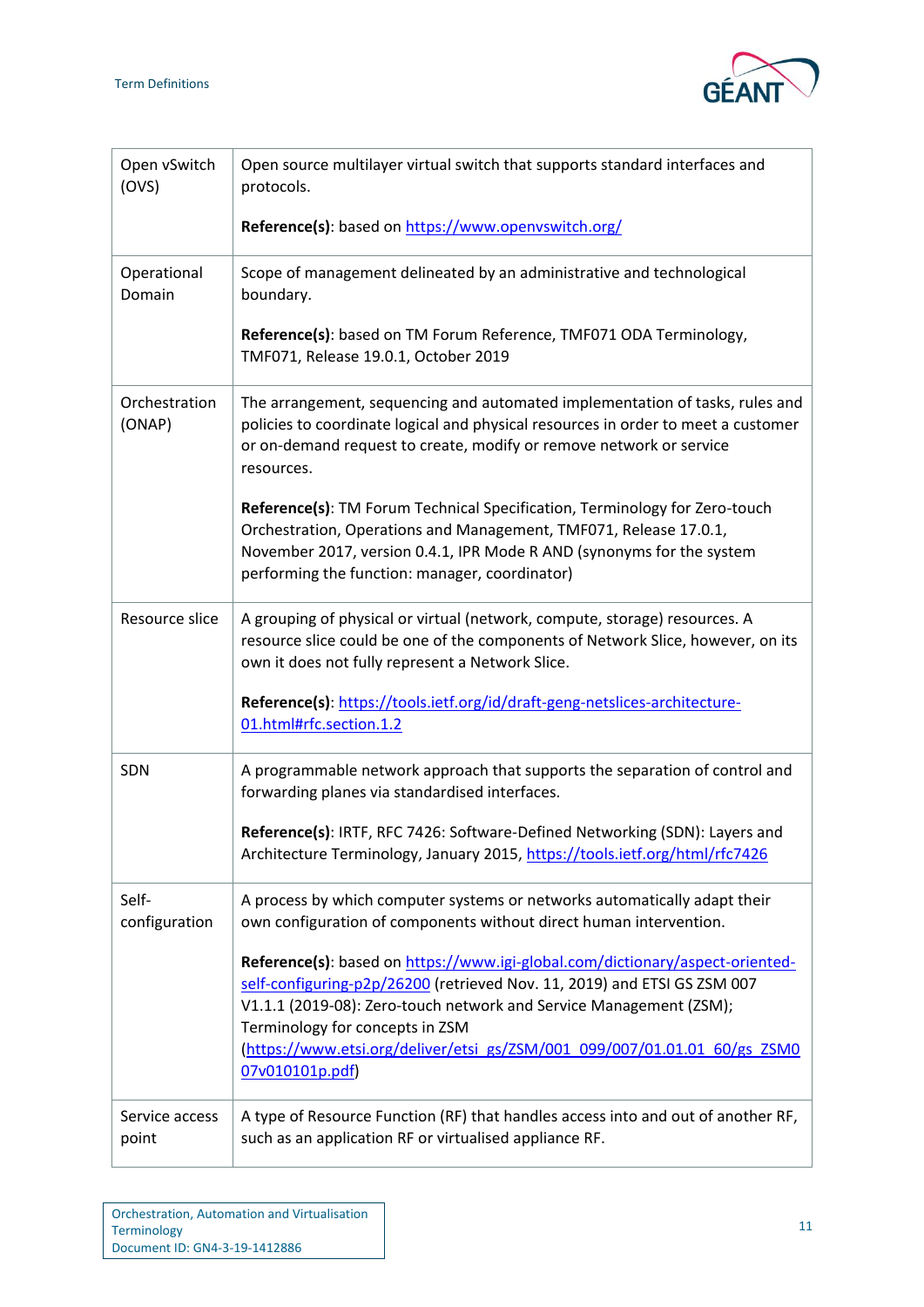

|                                           | Reference(s): TM Forum Reference, TMF071 ODA Terminology, TMF071, Release<br>19.0.1, October 2019                                                                                                                                                                                                                                                                                                                                                                                                                                                               |
|-------------------------------------------|-----------------------------------------------------------------------------------------------------------------------------------------------------------------------------------------------------------------------------------------------------------------------------------------------------------------------------------------------------------------------------------------------------------------------------------------------------------------------------------------------------------------------------------------------------------------|
| Service<br>chaining (NFV)                 | Network service chaining, also known as service function chaining (SFC) is a<br>capability that uses software-defined networking (SDN) capabilities to create a<br>service chain of connected network services (such as L4-7 firewalls, network<br>address translation (NAT), or intrusion protection) and connects them in a virtual<br>chain. This capability can be used by network operators to set up suites or<br>catalogues of connected services that enable the use of a single network<br>instance for many services, with different characteristics. |
|                                           | Reference(s):<br>https://www.sdxcentral.com/networking/virtualization/definitions/what-is-<br>network-service-chaining/                                                                                                                                                                                                                                                                                                                                                                                                                                         |
| Software<br>defined<br>exchanges          | A Software Defined IXP (SDX) is an internet exchange that uses SDN for<br>interdomain routing. In addition, SDX design incorporates high levels of<br>programmability, open APIs, shared resources across multiple domains, dynamic<br>provisioning, resource discovery, quick resource integration and configuration,<br>and granulated control of resources.                                                                                                                                                                                                  |
|                                           | Reference(s): internal definition based on https://sdx.cs.princeton.edu/ and J.<br>Mambretti, J. Chen, F. Yeh, Software-Defined Network Exchanges (SDXs):<br>Architecture, services, capabilities, and foundation technologies, 2014 26th<br>International Teletraffic Congress (ITC), DOI: 10.1109/ITC.2014.6932970                                                                                                                                                                                                                                            |
| Switch<br>abstraction<br>interface (SAI)  | Definition of the API to provide a vendor-independent way of controlling<br>forwarding elements, such as a switching ASIC, an NPU or a software switch in a<br>uniform manner.                                                                                                                                                                                                                                                                                                                                                                                  |
|                                           | Reference(s): Open Compute Project GitHub page,<br>https://github.com/opencomputeproject/SAI                                                                                                                                                                                                                                                                                                                                                                                                                                                                    |
| User interface<br>orchestration           | Defines, formats and structures the sequence of user interfaces (UIs) needed for<br>a process.                                                                                                                                                                                                                                                                                                                                                                                                                                                                  |
|                                           | Reference(s): based on TM Forum Reference, TMF071 ODA Terminology,<br>TMF071, Release 19.0.1, October 2019 and IG1167 R18.0 "ODA Functional<br>Architecture" Reference R21                                                                                                                                                                                                                                                                                                                                                                                      |
| Virtual<br>content<br>delivery<br>network | A content delivery network using virtualisation technology that enables the<br>allocation of virtual storage, virtual machines, and network resources according<br>to a provider's requirements in a dynamic and scalable manner.                                                                                                                                                                                                                                                                                                                               |
|                                           | Reference(s): based on ITU-T F.743.4 TELECOMMUNICATION STANDARDIZATION<br>SECTOR OF ITU (03/2017) SERIES F: NON-TELEPHONE TELECOMMUNICATION<br>SERVICES Multimedia services, Functional requirements for virtual content                                                                                                                                                                                                                                                                                                                                        |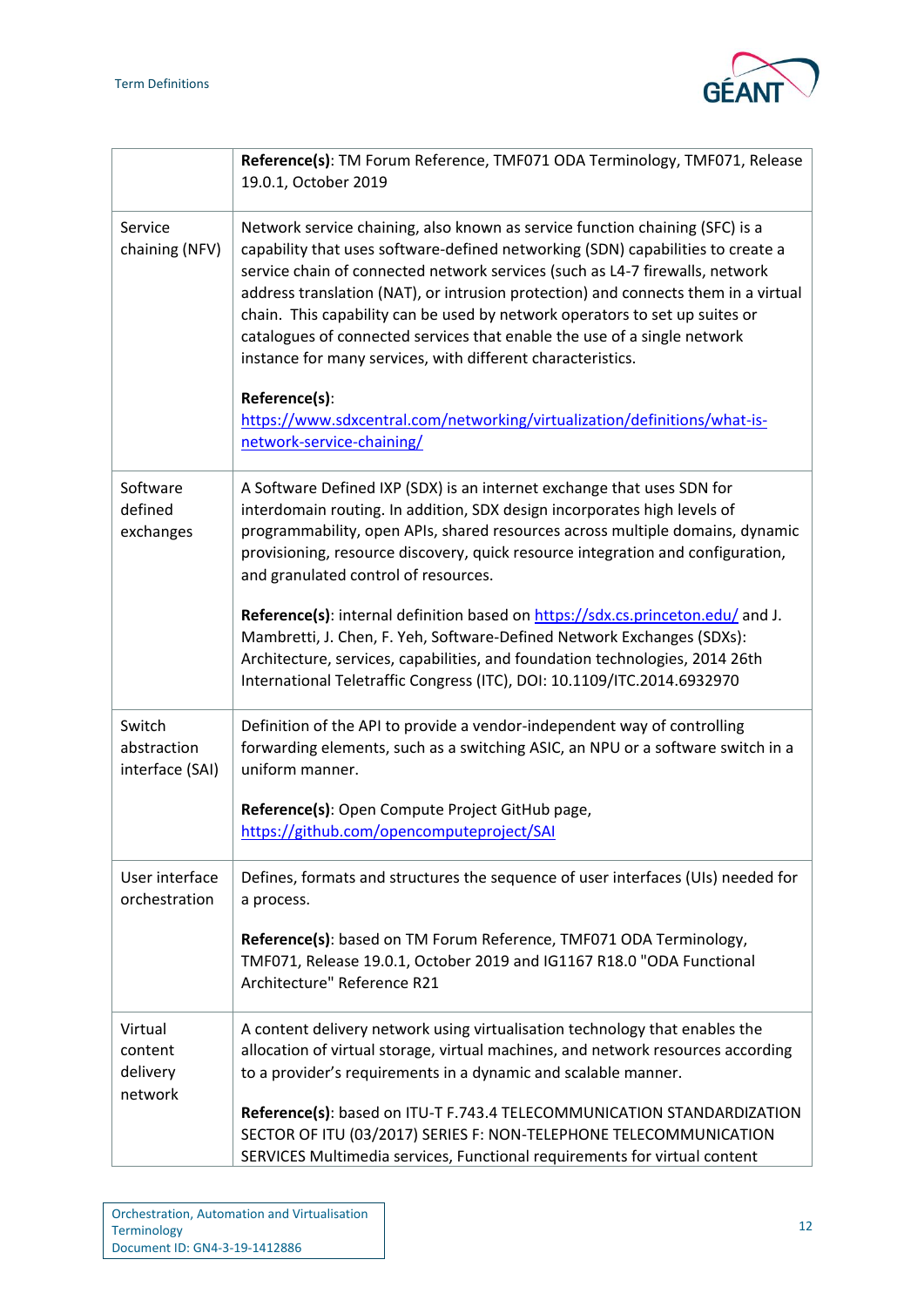

|                                                           | delivery networks (https://www.itu.int/rec/dologin_pub.asp?lang=e&id=T-REC-<br>F.743.4-201703-I!!PDF-E&type=items)                                                                                                                                                                                                                                                                                                                                                                                                                                   |
|-----------------------------------------------------------|------------------------------------------------------------------------------------------------------------------------------------------------------------------------------------------------------------------------------------------------------------------------------------------------------------------------------------------------------------------------------------------------------------------------------------------------------------------------------------------------------------------------------------------------------|
| Virtual<br>eXtensible<br>Local Area<br>Network<br>(VXLAN) | Enables the encapsulation of Ethernet frames inside UDP packets with a<br>designated UDP destination port (4789). VXLAN allows users to overlay L2<br>networks on top of existing L3 networks. In the data centre, it is commonly used<br>to stretch an L2 network across multiple racks.<br>Reference(s): https://github.com/Mellanox/mlxsw/wiki/Virtual-eXtensible-<br>Local-Area-Network-(VXLAN)<br>https://tools.ietf.org/html/rfc7348                                                                                                           |
| Virtual routing<br>and<br>forwarding<br>(VRF)             | A layer 3 abstraction, which provides a separate routing table for each instance.<br>Usually this is done by adding some sort of VRFID to the routing table lookup.<br>Reference(s): internal definition<br>https://en.wikipedia.org/wiki/Virtual routing and forwarding                                                                                                                                                                                                                                                                             |
| Virtualisation                                            | Abstraction of network or service objects to make them appear generic, i.e.<br>disassociated from the underlying hardware implementation specifics.<br>Reference(s): internal definition                                                                                                                                                                                                                                                                                                                                                             |
| Virtualised<br>network<br>function (VNF)                  | A network task written as software that can be provided in a virtualised manner<br>(e.g., firewall, router, switch).<br>Reference(s): internal definition based on<br>https://www.sdxcentral.com/networking/nfv/definitions/virtual-network-<br>function/<br>https://www.webopedia.com/TERM/V/virtualized-network-function.html                                                                                                                                                                                                                      |
| Workflow<br>management<br>(WFM)                           | A technology supporting the re-engineering of business and information<br>processes. It involves defining workflows and providing fast (re)design and<br>(re)implementation of the processes, as business needs and information systems<br>change.<br>Reference(s): D. Georgakopoulos, M. Hornick, A. Sheth, An Overview of<br>Workflow Management: From Process Modeling to Workflow Automation<br>Infrastructure, Distributed and Parallel Databases, 3, 119-153 (1995),<br>http://www.workflowpatterns.com/documentation/documents/workflow95.pdf |

<span id="page-14-0"></span>Table 2.1: Term definitions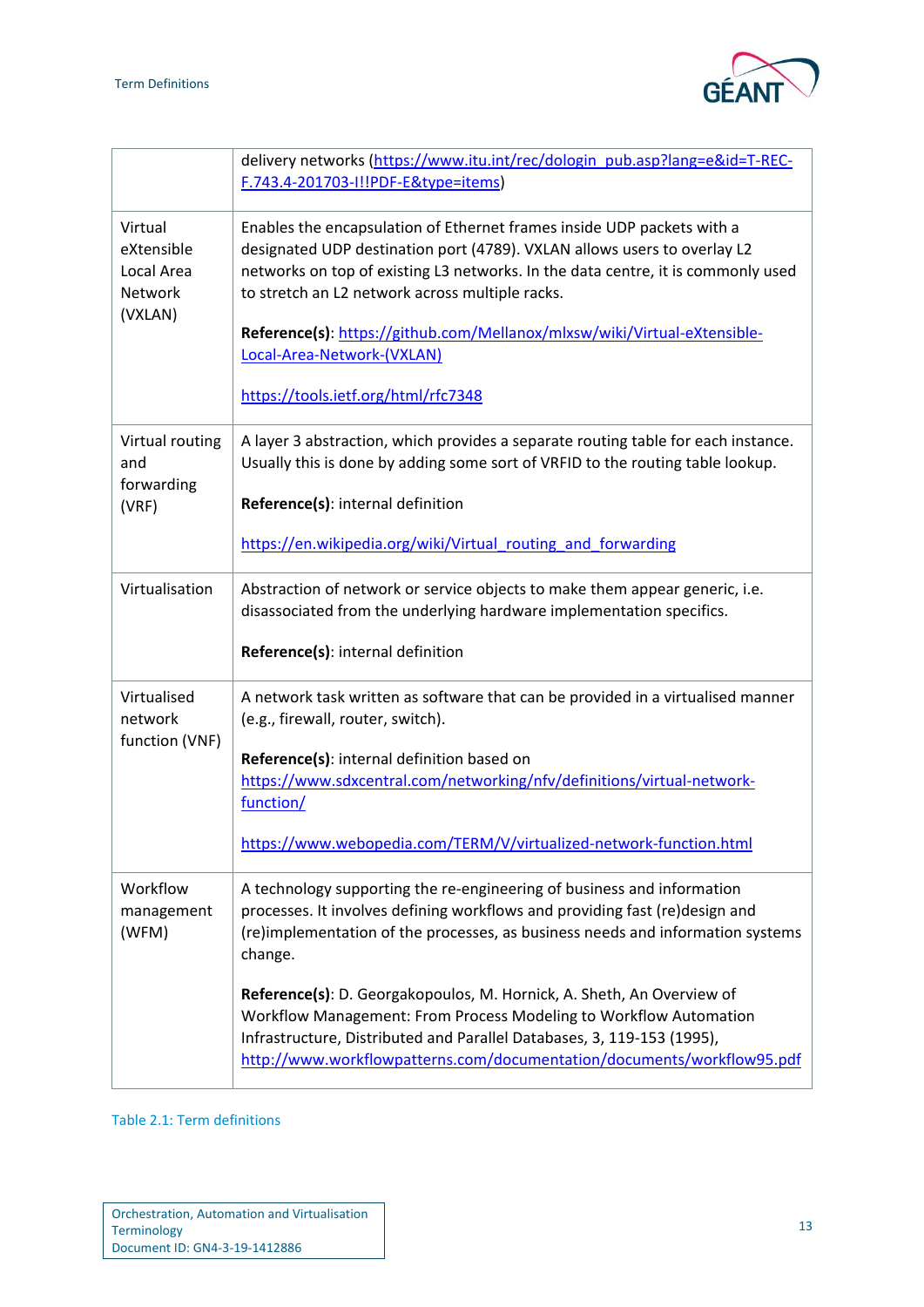## <span id="page-15-0"></span>**<sup>3</sup> Acronyms**

For the purposes of the present document, the following abbreviations apply:

| <b>Acronym</b> | <b>Definition</b>                               |
|----------------|-------------------------------------------------|
| ABE            | <b>Aggregate Business Entity</b>                |
| AI             | Artificial Intelligence                         |
| AMC            | Autonomic Management and Control                |
| AWS            | Amazon Web Services                             |
| <b>BPMN</b>    | <b>Business Process Model and Notation</b>      |
| <b>BSS</b>     | <b>Business Support System</b>                  |
| <b>CBP</b>     | Ciena Blue Planet                               |
| <b>CDE</b>     | <b>Component DEscription</b>                    |
| <b>CDN</b>     | <b>Content Delivery Network</b>                 |
| <b>CNA</b>     | <b>Cloud Native Application</b>                 |
| <b>CNI</b>     | <b>Container Network Interface</b>              |
| <b>CSP</b>     | <b>Communications Service Provider</b>          |
| D&I            | Decoupling & Integration                        |
| DC             | Data Centre                                     |
| <b>DCN</b>     | <b>Data Communication Network</b>               |
| DE             | <b>Decision Element</b>                         |
| <b>DPRA</b>    | Digital Platform Reference Architecture         |
| <b>DTN</b>     | Data Transfer Node                              |
| <b>EACM</b>    | Enterprise Architecture Content Metamodel       |
| EGM            | <b>Engagement Management</b>                    |
| <b>ETSI</b>    | European Telecommunications Standards Institute |
| <b>EVPN</b>    | <b>Ethernet VPN</b>                             |
| <b>FOSS</b>    | Free and Open Source Software                   |
| <b>FRR</b>     | Free Range Routing                              |
| <b>GANA</b>    | Generic Autonomic Network Architecture          |
| Geneve         | Generic Network Virtualisation Encapsulation    |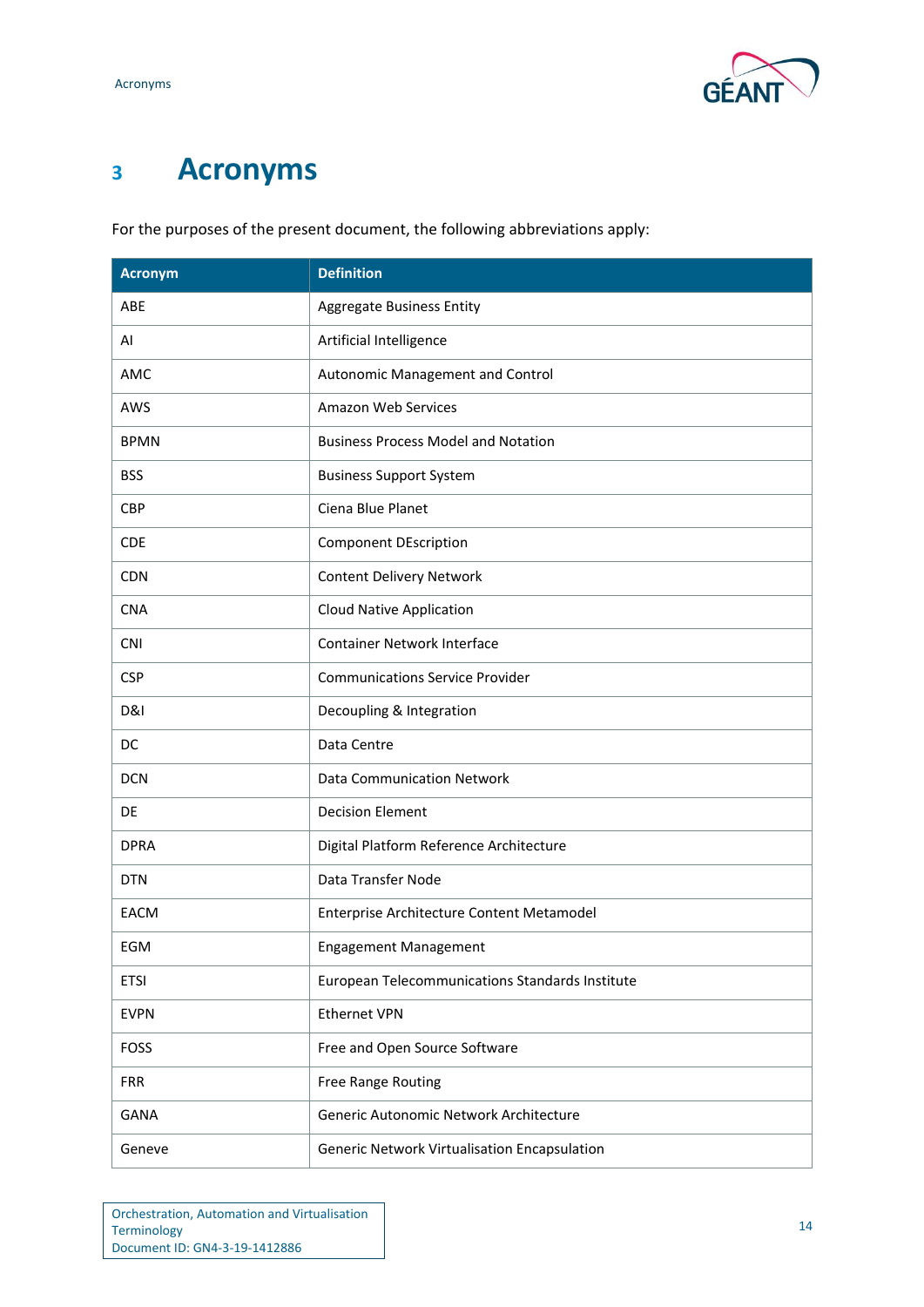

| <b>Acronym</b> | <b>Definition</b>                                 |
|----------------|---------------------------------------------------|
| <b>GRE</b>     | <b>Generic Routing Encapsulation</b>              |
| GS             | <b>Group Specification</b>                        |
| <b>GVM</b>     | <b>Generalised Virtualisation Model</b>           |
| laaS           | Infrastructure as a Service                       |
| <b>laC</b>     | Infrastructure as Code                            |
| <b>IDE</b>     | Integrated Development Environment                |
| <b>IDSP</b>    | Integrated Digital Service Provider               |
| <b>IEEE</b>    | Institute of Electrical and Electronics Engineers |
| <b>IETF</b>    | Internet Engineering Task Force                   |
| IG             | <b>Information Governance</b>                     |
| IM             | Intelligence Management                           |
| <b>ITU</b>     | International Telecommunication Union             |
| K8s            | Kubernetes                                        |
| LSO            | Lifecycle Service Orchestration                   |
| M2M            | Machine-to-Machine                                |
| <b>MANO</b>    | Management and Orchestration                      |
| MCC            | Management-Control Continuum                      |
| <b>MDSO</b>    | Multi-Domain Service Orchestration                |
| <b>MDVPN</b>   | Multi-Domain Virtual Private Networks             |
| <b>ME</b>      | <b>Managed Entity</b>                             |
| <b>MEF</b>     | Metro Ethernet Forum                              |
| NaaS           | Network as a Service                              |
| <b>NaC</b>     | Network as Code                                   |
| <b>NAO</b>     | Network Automation and Orchestration              |
| <b>NCO</b>     | <b>Network Controls and Orchestration</b>         |
| <b>NE</b>      | <b>Network Element</b>                            |
| <b>NEP</b>     | Network Equipment Providers                       |
| <b>NETCONF</b> | <b>Network Configuration Protocol</b>             |
| <b>NF</b>      | <b>Network Function</b>                           |
| <b>NFD</b>     | Network Function Disaggregation                   |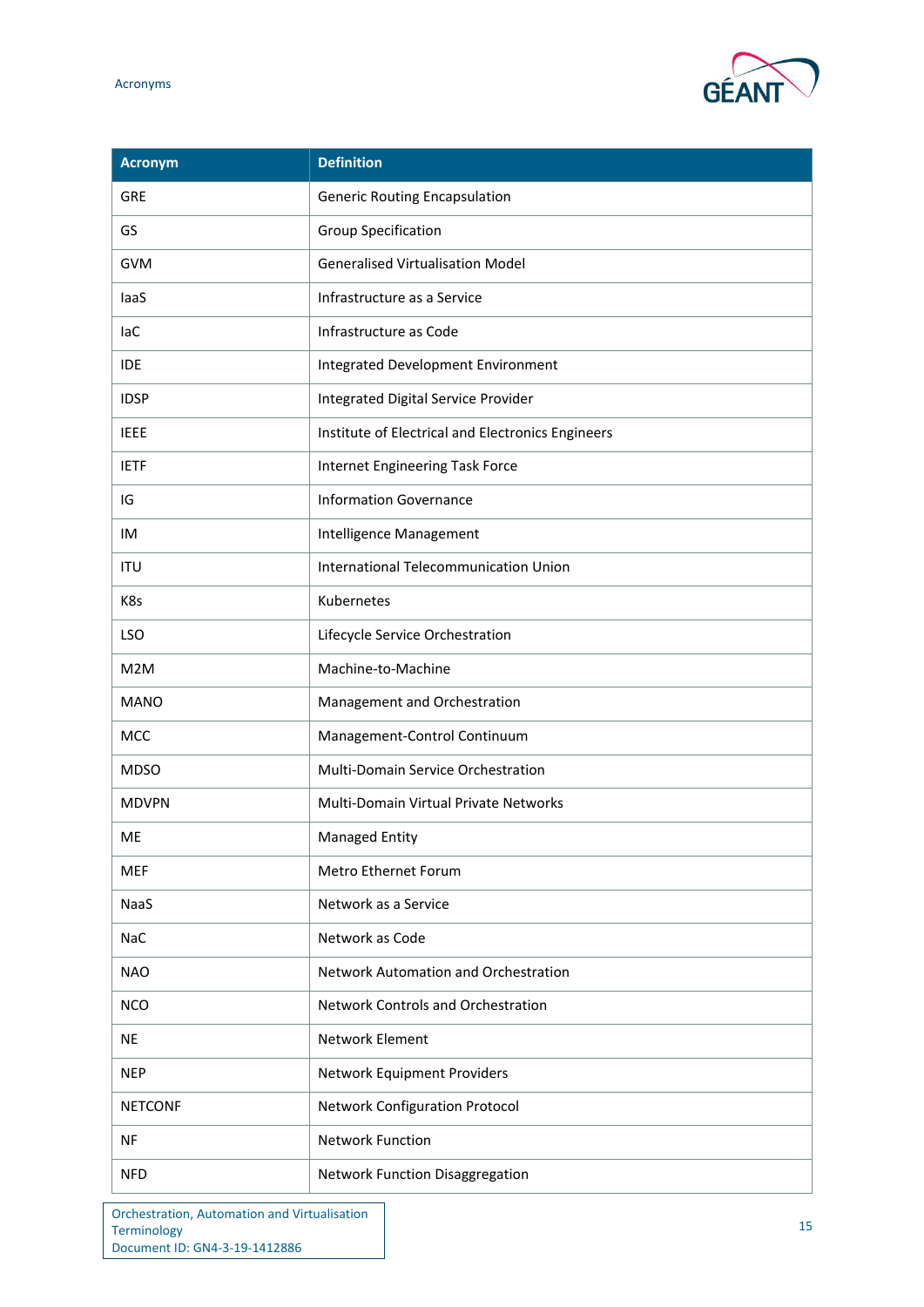

| <b>Acronym</b> | <b>Definition</b>                                                    |
|----------------|----------------------------------------------------------------------|
| <b>NFV</b>     | <b>Network Function Virtualisation</b>                               |
| <b>NFVI</b>    | Network Function Virtualisation Infrastructure                       |
| NFV-O          | Network Function Virtualisation Orchestrator                         |
| <b>NGN</b>     | <b>Next Generation Network</b>                                       |
| <b>NREN</b>    | National Research and Education Network                              |
| <b>NRO</b>     | Network Resource Optimisation                                        |
| <b>NS</b>      | <b>Network Service</b>                                               |
| <b>NSA</b>     | Network Service Agent                                                |
| <b>NSI</b>     | Network Service Interface                                            |
| <b>NSSAI</b>   | Network Slice Selection Assistance Information                       |
| <b>NVGRE</b>   | Network virtualisation over GRE (Generic Routing Encapsulation)      |
| OAMP           | Operations, administration, maintenance and provisioning             |
| <b>OASIS</b>   | Organisation for the Advancement of Structured Information Standards |
| <b>OAV</b>     | Orchestration, automation and virtualisation                         |
| OCP            | Open Compute Project                                                 |
| <b>ODA</b>     | Open Digital Architecture                                            |
| ODL            | OpenDaylight                                                         |
| <b>ODM</b>     | <b>Operational Domain Management</b>                                 |
| <b>ODM</b>     | <b>Operational Domain Manager</b>                                    |
| <b>OESS</b>    | Open Exchange Software Suite                                         |
| <b>OGF</b>     | Open Grid Forum                                                      |
| <b>ONAP</b>    | Open Networking Automation Platform                                  |
| ONOS           | Open Network Operating System                                        |
| <b>OPNFV</b>   | Open Platform for NFV Project                                        |
| <b>OSM</b>     | Open Source MANO                                                     |
| OSS            | <b>Operations Support System</b>                                     |
| <b>OVN</b>     | Open Virtual Network                                                 |
| <b>OVS</b>     | Open vSwitch                                                         |
| PaaS           | Platform as a Service                                                |
| R&D            | Research and Development                                             |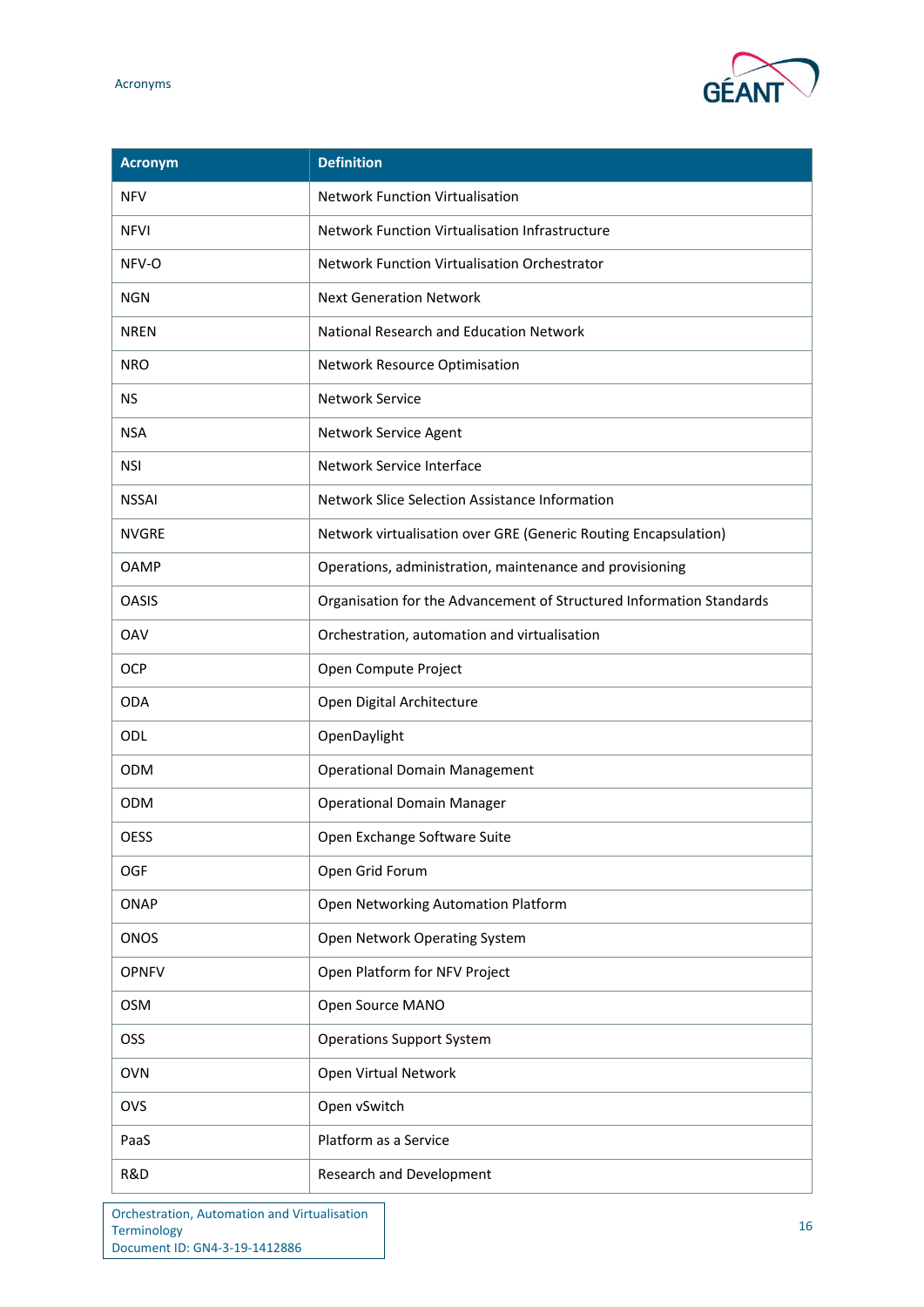

| <b>Acronym</b> | <b>Definition</b>                                                  |
|----------------|--------------------------------------------------------------------|
| R&E            | Research & Education                                               |
| <b>REST</b>    | <b>Representational State Transfer</b>                             |
| <b>RF</b>      | <b>Resource Function</b>                                           |
| SaaS           | Software as a Service                                              |
| SAI            | Switch abstraction interface                                       |
| <b>SDDC</b>    | Software-defined Data Center                                       |
| <b>SDN</b>     | Software Defined Network                                           |
| SDO            | <b>Standards Developing Organisation</b>                           |
| SD-WAN         | Software-defined networking in a wide area network (WAN)           |
| <b>SDX</b>     | Software-Defined Exchange                                          |
| <b>SFC</b>     | Service Function Chaining (also known as Network Service Chaining) |
| S-NSSAI        | Single Network Slice Selection Assistance Information              |
| SOA            | Service Oriented Architecture                                      |
| <b>SPA</b>     | Service Provider Architecture                                      |
| <b>STF</b>     | Service and Technology Forum                                       |
| <b>STP</b>     | <b>Service Termination Point</b>                                   |
| <b>STT</b>     | <b>Stateless Transport Tunneling</b>                               |
| <b>TMF</b>     | <b>TM Forum</b>                                                    |
| <b>TOGAF</b>   | The Open Group Architecture Framework                              |
| <b>TOSCA</b>   | Topology and Orchestration Specification for Cloud Applications    |
| <b>VCDN</b>    | Virtual Content Delivery Network                                   |
| <b>VIM</b>     | Virtual Infrastructure Management                                  |
| VM             | Virtual Machine                                                    |
| <b>VNF</b>     | <b>Virtual Network Function</b>                                    |
| <b>VNFM</b>    | Virtualised Network Function Manager                               |
| <b>VNO</b>     | Virtual Network Operator                                           |
| <b>VPN</b>     | <b>Virtual Private Network</b>                                     |
| <b>VPP</b>     | <b>Vector Packet Processing</b>                                    |
| <b>VRF</b>     | Virtual Routing Function                                           |
| VSI            | Virtual Switch Instance                                            |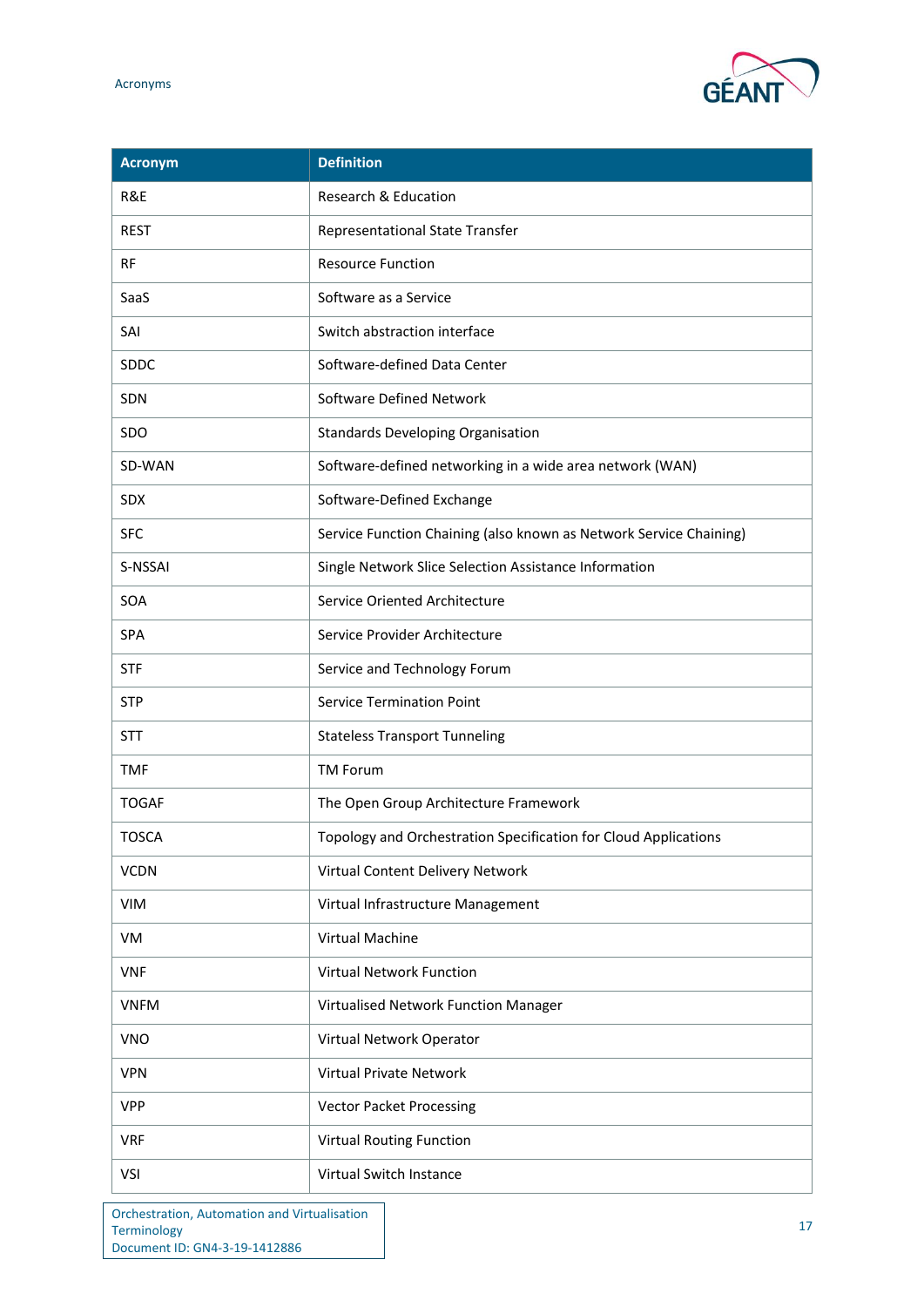

| <b>Acronym</b> | <b>Definition</b>                                 |
|----------------|---------------------------------------------------|
| <b>VTEP</b>    | Virtual Tunnel End Point                          |
| <b>VXLAN</b>   | Virtual Extensible LAN                            |
| <b>WFM</b>     | <b>Workflow Management</b>                        |
| XaaS           | Anything as a Service                             |
| <b>XDP</b>     | eXpress Data Path                                 |
| <b>ZOOM</b>    | Zero-touch Orchestration, Operations & Management |
| <b>ZSM</b>     | Zero-touch network and Service Management         |
| <b>ZTP</b>     | Zero Touch Provisioning                           |

<span id="page-19-0"></span>Table 3.1: Acronyms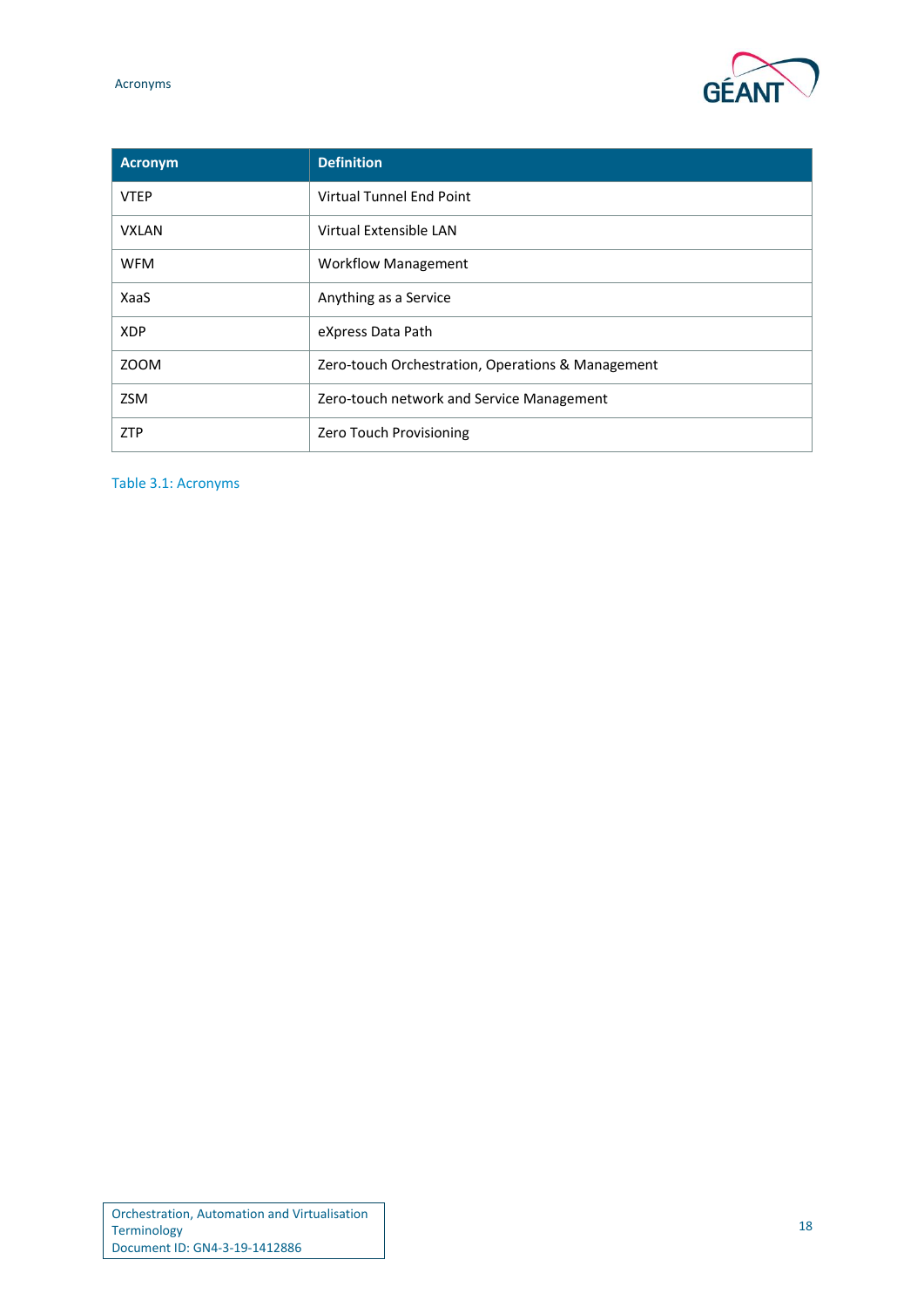

## <span id="page-20-0"></span>**<sup>4</sup> Conclusions**

This document presented a list of terms and acronyms in the context of orchestration, automation and virtualisation. Definitions were provided based on standardisation documents whenever possible. In some cases, these definitions were extended based on internal definitions in the consensus building team of WP6-T2, and thus reflect the understanding of the terms as used by a large number of NRENs in the GÉANT community. Therefore, this document can serve as a guideline to members of the community in the ongoing effort to find commonalities and strategic visions for further OAV-work in GÉANT.